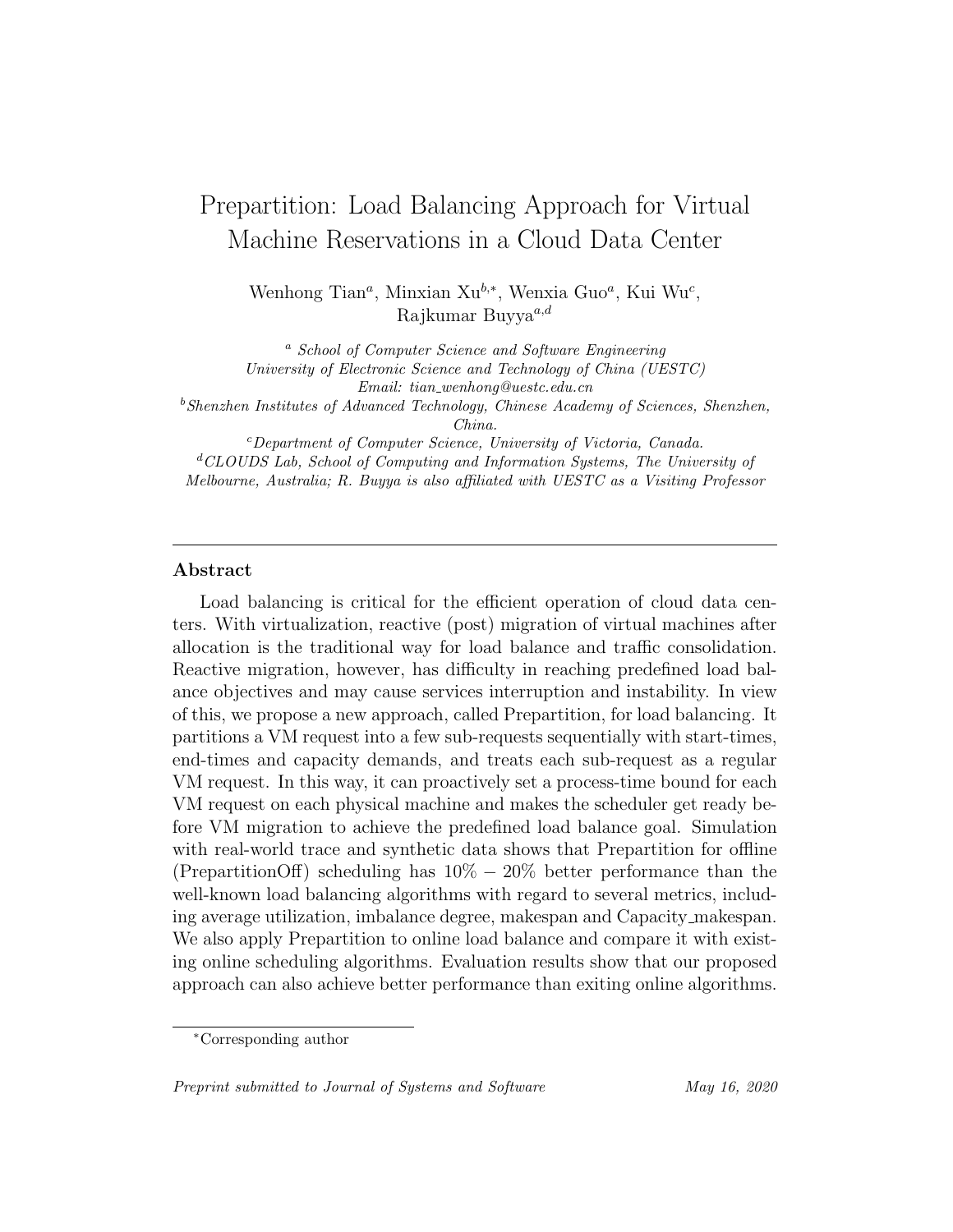Keywords: Cloud Computing, Physical Machines, Virtual Machines, Reservation Model, Load Balancing, Prepartition

# 1. Introduction

Cloud data centers have become the foundation for modern IT services, ranging from general-purpose web services to many critical applications such as online banking and health systems. The service operator of a cloud data center is always faced with a difficult tradeoff between high performance and low operational cost  $[1]$ . On the one hand, to maintain high-quality services, a data center is usually over-engineered to be capable of handling peak workload. Such up-bound configuration can bring high expenses on maintenance and energy as well as low utilization to data centers [2]. On the other hand, to reduce cost, the data center needs to increase server utilization and shut down idle servers [3]. The key tuning knob in making the above tradeoff is datacenter load balancing.

Due to the importance of data center load balancing, tremendous research and development have been devoted to this domain in the past decades [4]. Yet, load balancing for cloud data centers is still one of the prominent challenges that need more attention. The difficulty is compounded by several issues such as virtual machine (VM) migration, service availability, algorithm complexity, and resource utilization. The complexity in cloud data center load balancing has actually fostered a new industry dedicating to offer load balance services [5].

Ignoring the subtle differences in detailed implementation of load balancing, let us first have a high-level view on how cloud data centers perform resource scheduling and load balancing. The process is illustrated in Fig. 1, which includes the following major steps:

- 1. User's request initialization: user initiates a VM request through the Internet.
- 2. Finding suitable resources: based on the user's feature (such as geographic location, quantity and quality requirements), the scheduling center submits the VM request to an appropriate data center, in which the management program submits the request to a scheduling domain. In the scheduling domain, a scheduling algorithm is performed and resource is allocated to the request.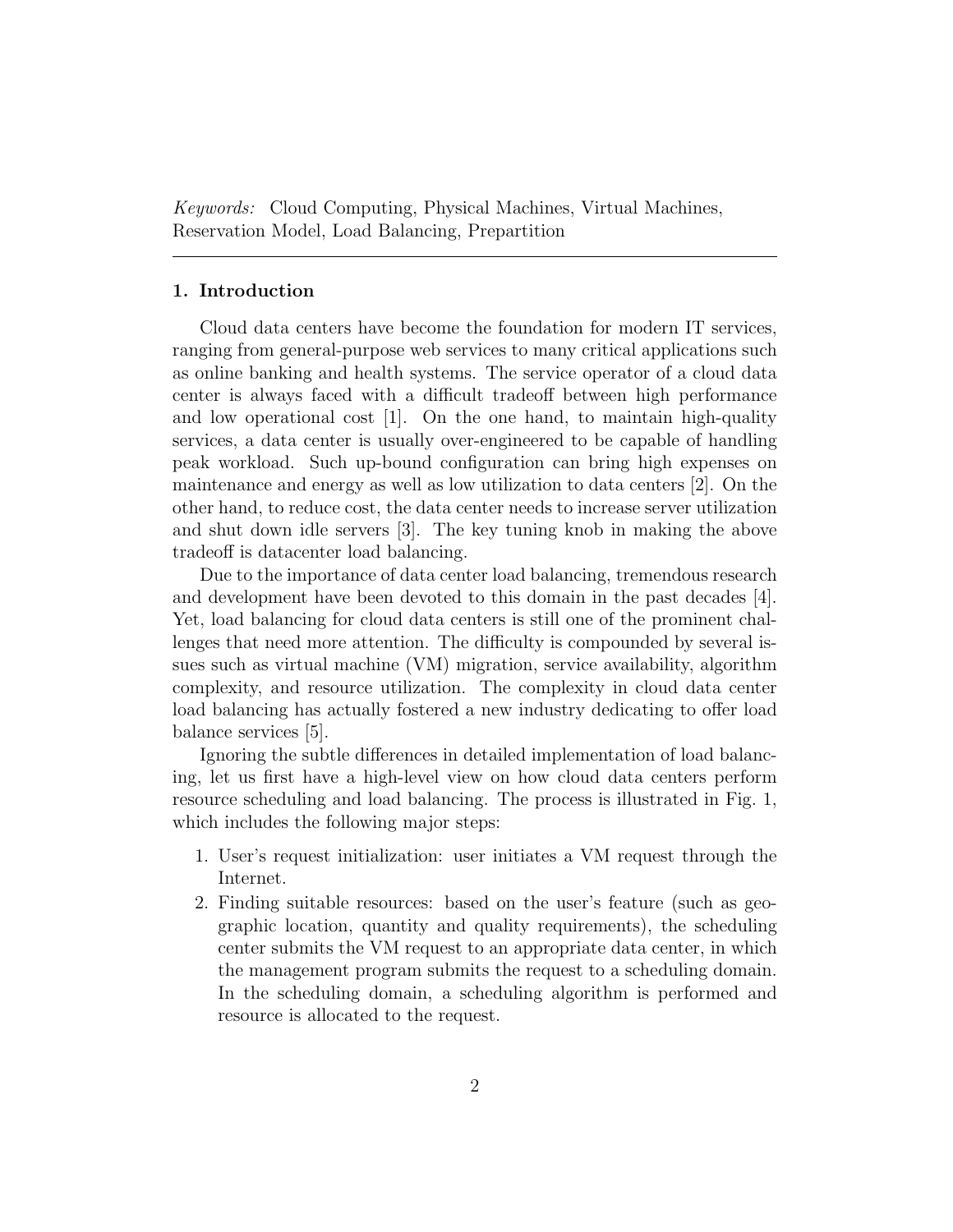- 3. Sending feedbacks (e.g., whether or not the request has been satisfied) to users.
- 4. Scheduling tasks: determine when a VM should run on which physical machine (PM).
- 5. Updating/Optimization: the scheduling center executes optimization in the back-end and makes decisions (e.g., VM migration) for load balancing.



Figure 1: A high-level view on resource scheduling/load balancing in Cloud data centers.

In the above process, most existing work on load balancing is reactive, i.e., performing load balancing with VM migration when unbalancing or other exceptional things happen after VM deployment. Reactive migration of VMs is one of the practical methods for load balancing and traffic consolidation such as in VMWare. Nevertheless, it is well known that reactive VM migration has difficulty to reach predefined load balance objectives and may cause services interruption and instability. Our observation is that if load balancing is considered as one of the key criteria before VM allocation, we should not only reduce the frequency of (post) VM migration (thus less service interruption), but also reach better balanced VM allocation among different PMs.

Motivated by the above observation, we propose a new load balancing approach called Prepartition. By combining interval scheduling and lifecycles characteristics of both VMs and PMs, Prepartition handles the problem of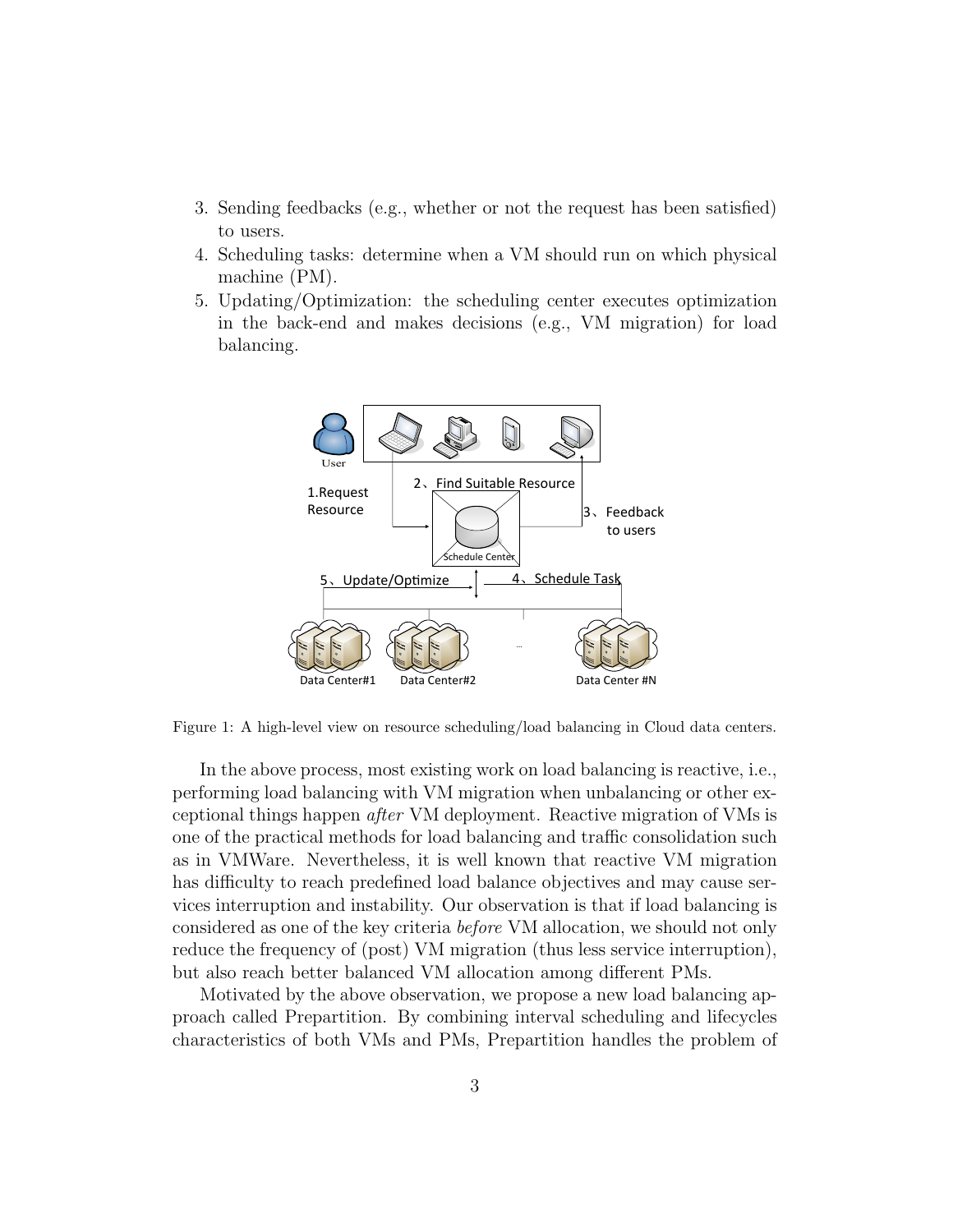load balancing from a different angle. Starkly different with previous methods, it handles the VM load balance in a more proactive way.

The novelty of Prepartition is that it proactively sets a process-time bound (as per Capacity makespan defined in Section 2) by pre-partitioning each VM request and therefore helps the scheduler get ready before VM migration to achieve the predefined load balancing goal. Pre-partitioning here means that a VM request may be partitioned into a few sub-requests sequentially with start-times, end-times and capacity demands, where the scheduler treats each sub-request as a regular VM request and may allocate the sub-requests to different  $PMs<sup>1</sup>$ . In this way, the scheduler can prepare in advance, without waiting for the VM migration signals as in traditional VM allocation/migration schemes.

To the best of our knowledge, we are the first to introduce the concept of pre-partitioning VM requests to achieve better load balancing performance in cloud data centers. The key contributions of this paper include:

- Proposing a modeling approach to schedule VM reservation with sharing capacity by combining interval scheduling and lifecycles characteristics of both VMs and PMs.
- Designing novel Prepartition algorithms for both offline and online scheduling which can prepare migration in advance and set process time bound for each VM on a PM.
- Deriving computational complexity and quality analysis for both offline and online Prepartition.
- Carrying out performance evaluation in terms of average utilization, imbalance degree, makespan, time costs as well as Capacity makespan (a metric to represent loads, more details will be given in Section II) by simulating different algorithms using trace-driven and synthetic data.

The rest of this paper is organized as follows: Section 2 introduces problem formulation. Section 3 presents Prepartition in details for both offline and

<sup>1</sup>Note that in practice we need to copy data and running state information from a VM (corresponding to a sub-request) to another VM (corresponding to the next sub-request), i.e., the operations for VM migration. But since the scheduler knows information of all sub-requests, it can prepare early so that the VM state/data transition can be finished smoothly. The implementation detail is beyond the focus of this paper.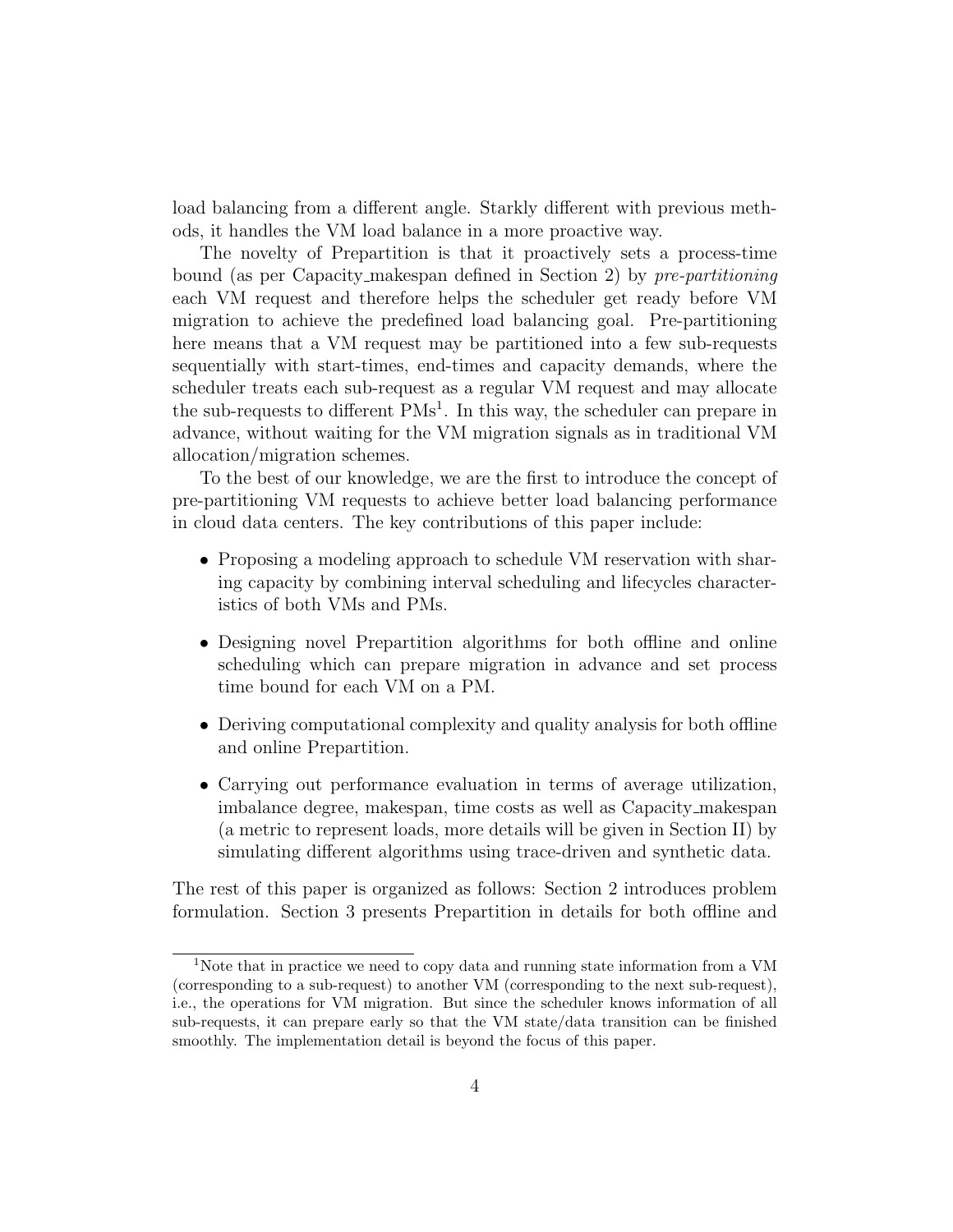online algorithms. Performance evaluations of different scheduling algorithms are shown in Section 4. Section 6 discusses the related work on load balancing in cloud data centers. Finally, we conclude the paper in Section 6.

#### 2. Problem description and formulation

VMs Reservation is considered here and the VM allocations are modeled by a modified interval scheduling problem (MISP) with fixed processing time. Details on traditional interval scheduling problems with fixed processing time were introduced in [6] and references therein. In the followings, a general formulation of the modified interval-scheduling problem is introduced and evaluated against some known algorithms.

#### 2.1. Assumptions

The key assumptions are:

1) The time is given in slotted windows; all data is given deterministically. The total time period  $[0, T]$  is partitioned into equal length  $(sl_0)$ , and the total number of slots is then  $t=T/sl_0$ . The start time  $s_i$  and finish time  $f_i$  are integer numbers of one slot. Then the interval of a demand can be expressed in slot fashion with (start-time, finish-time). For instance, if  $sl_0=5$  minutes, an interval (3, 10) represents that it starts at the 3rd time slot and finish at the 10th time slot. The duration of this demand is  $(10-3) \times 5=35$  minutes.

2) For all VM reservations, there are no precedence constraints other than those implied by the start-time and finish-time.

3) For each request, the required capacity is a positive real number between (0,1]. Notice that the capacity of a single physical machine is normalized to be 1 and the required capacity of a VM can be 1/8, 1/4 or 1/2 or other portions of the total capacity of a PM. This is consistent with applications in Amazon EC2 [7] and [8].

# 2.2. Key Definitions

A few basic definitions are given as follows:

**Definition 1.** Traditional interval scheduling problem (TISP) with fixed processing time: A set of demands  $\{1, 2, \ldots, n\}$  where the *i*-th demand refers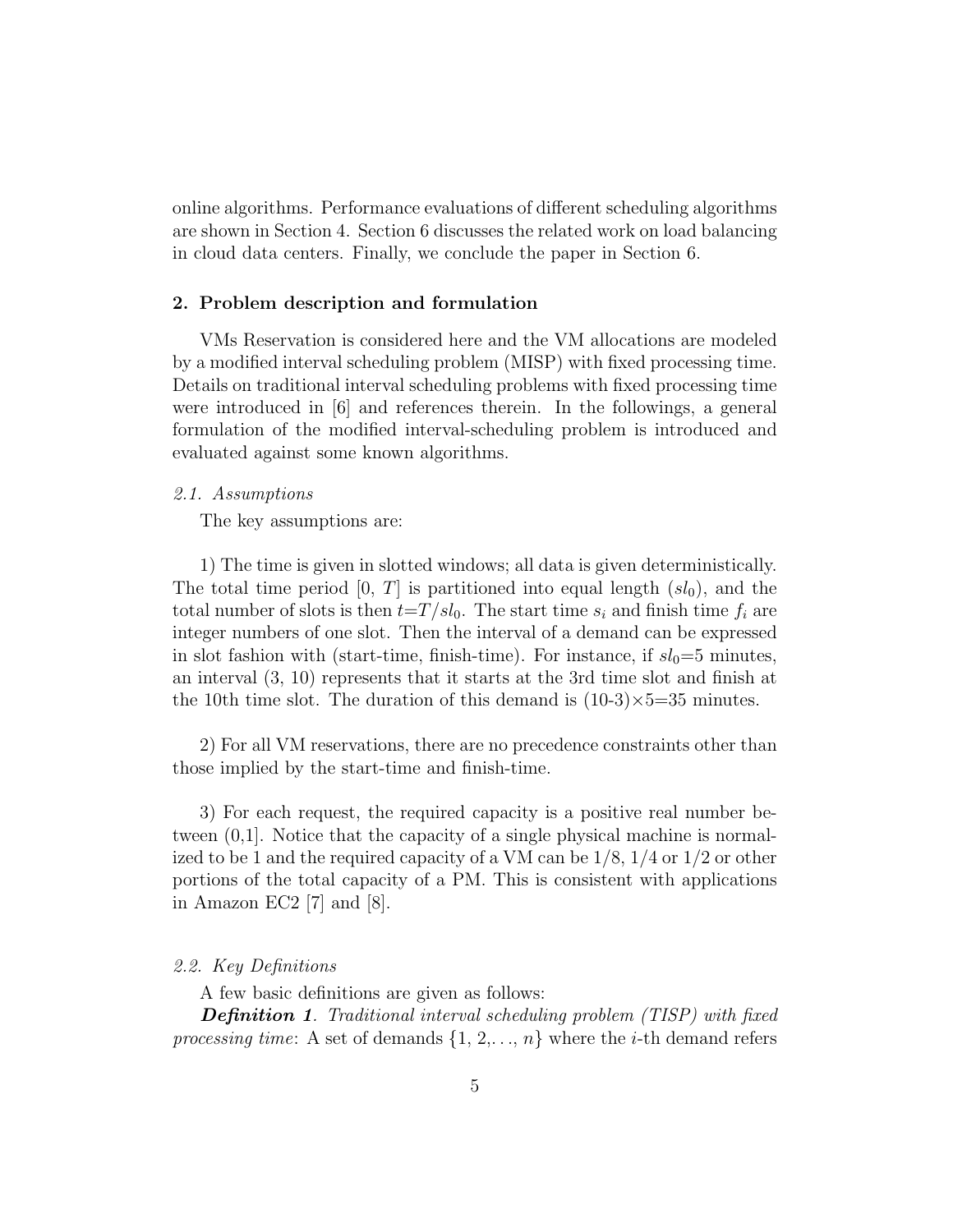to an interval of time starting at  $s_i$  and finishing at  $f_i$ , each one requires a capacity of 100%, i.e. utilizing the full capacity of a server during that interval.

**Definition 2.** Interval scheduling with capacity sharing (ISWCS): Difference from TISP, ISWCS can share the capacities among demands if the total capacity of all demands allocated on the single server at any time is still not fully utilized.

**Definition 3.** Sharing compatible intervals for ISWCS, for short, SCI-ISWCS: A subset of intervals with a total requested capacity below the total capacity of a PM at any time can share the capacity of a PM. Compared against ISWCS, the requests in SCI-ISWCS can be modelled as the ones with lifecycles, which can be represented as sharing the subset of intervals.

In the existing literature, *makespan*, i.e., the maximum total load (processing time) on any machine, is applied to measure load balance. Therefore, the makespan is the total length of the schedule.

In this paper, we aim to solve the problem based on ISWCS manner, and apply a new metric Capacity makespan.

**Definition 4.** The Capacity makespan of a PM i: In any allocation of VM requests to PMs, let  $A(i)$  represent the set of VM demands allocated to  $PM_i$ . With this allocation,  $PM_i$  will have total load as the sum of the product of each requested capacity and its duration, called Capacity makespan, abbreviated as  $CM$ , as follows:

$$
CM_i = \sum_{j \in A(i)} d_j t_j \tag{1}
$$

in which  $d_j$  is the capacity demand (some portion of total capacity) of  $VM_j$  from a PM where the capacity can be CPU or Memory or storage in this paper, it can be simplified as a capacity based on Assumption 3), and  $t_i$ for the span of demand j, being the length of processing time of demand j. Similarly, the Capacity makespan of a given VM request is simply the product of the requested capacity and its duration.

#### 2.3. Optimization Objective

Then, the objective of load balancing is to achieve the minimization of the maximum load (Capacity makespan) on all PMs as noted in Eq. (2). A few related metrics such as average utilization and makespan are also applied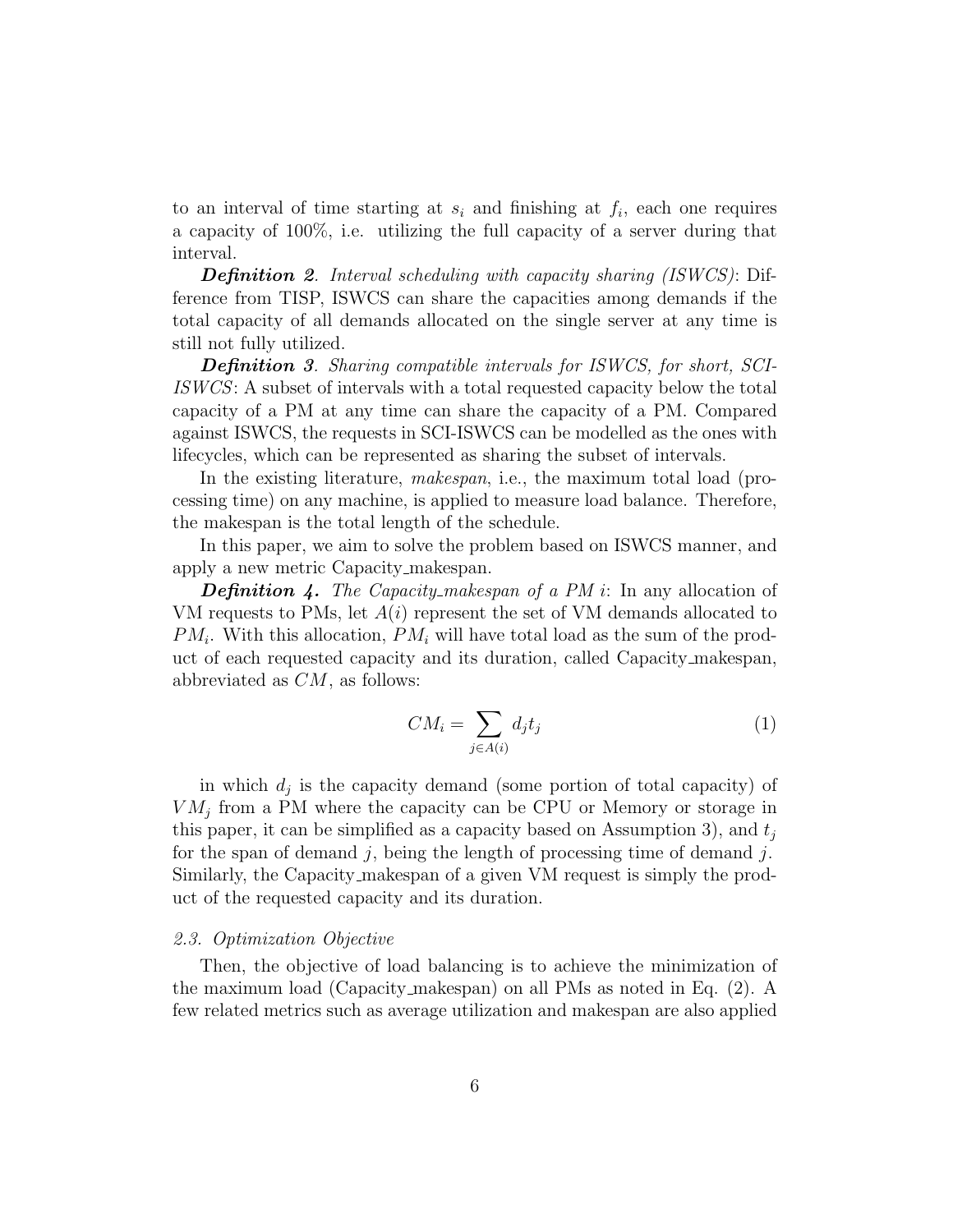in the followings. Considering  $m$  PMs are in the data center, we can form the problem as:

$$
Min\; CM_i\\ 1 \le i \le m} \tag{2}
$$

subject to 
$$
\forall
$$
 slot *s*,  $\sum_{j \in A(i)} d_j \le 1$  (3)

$$
\forall i, s_i < f_i \tag{4}
$$

in which  $d_j$  is the capacity demand of VM j and the total capacity of a PM i is normalized to 1. The condition (3) shows the sharing capacity constraint, (4) is the constraint that finished time  $f_i$  should be late than the start time  $s_i$ .

From this form, we see that lifecycle and capacity sharing are two major differences from traditional metrics such as makespan which only considers process time. Traditionally Longest Process Time first (LPT) [9] is widely applied to load balance of offline multi-processor scheduling. Reactive (post) migration of VMs is another way for load-balancing. *However, reactive mi*gration is difficult to obtain predefined load balance goals and may bring interruption and instability to services and other associated costs [10]. So we present a new paradigm called Prepartition for load balance in Cloud data centers.

#### 2.4. Metrics for ISWCS load balancing

A few key metrics for ISWCS load balance problem will be given in the followings. Other metrics are the same as given in [11].

# 1) PM resources:

 $PM_i(i, PCPU_i, PMem_i, PSto_i), i$  is the index number of PM,  $PCPU_i$ ,  $PMem_i$ ,  $PSto_i$  are the CPU, memory, storage capacity of that a PM can offer.

# 2) VM resources:

 $VM_j(j, VCPU_j, VMem_j, VSto_j, T_j^{start}, T_j^{end}), j$  is the VM type ID,  $VCPU_j$ ,  $VMem_j, VSto_j$  are the CPU, memory, storage demands of  $VM_j$ ,  $T_j^{start}, T_j^{end}$ are the start time and finish time, showing the lifecycle of a VM.

3) Time slots: Considering a time span from 0 to  $T$  be divided into equal length of slots. The s slots can be considered as  $[(t_0, t_1), (t_1, t_2), \ldots, (t_{s-1}, t_s)],$ each time slot  $T_r$  represents the time span  $(t_{r-1}, t_r)$ .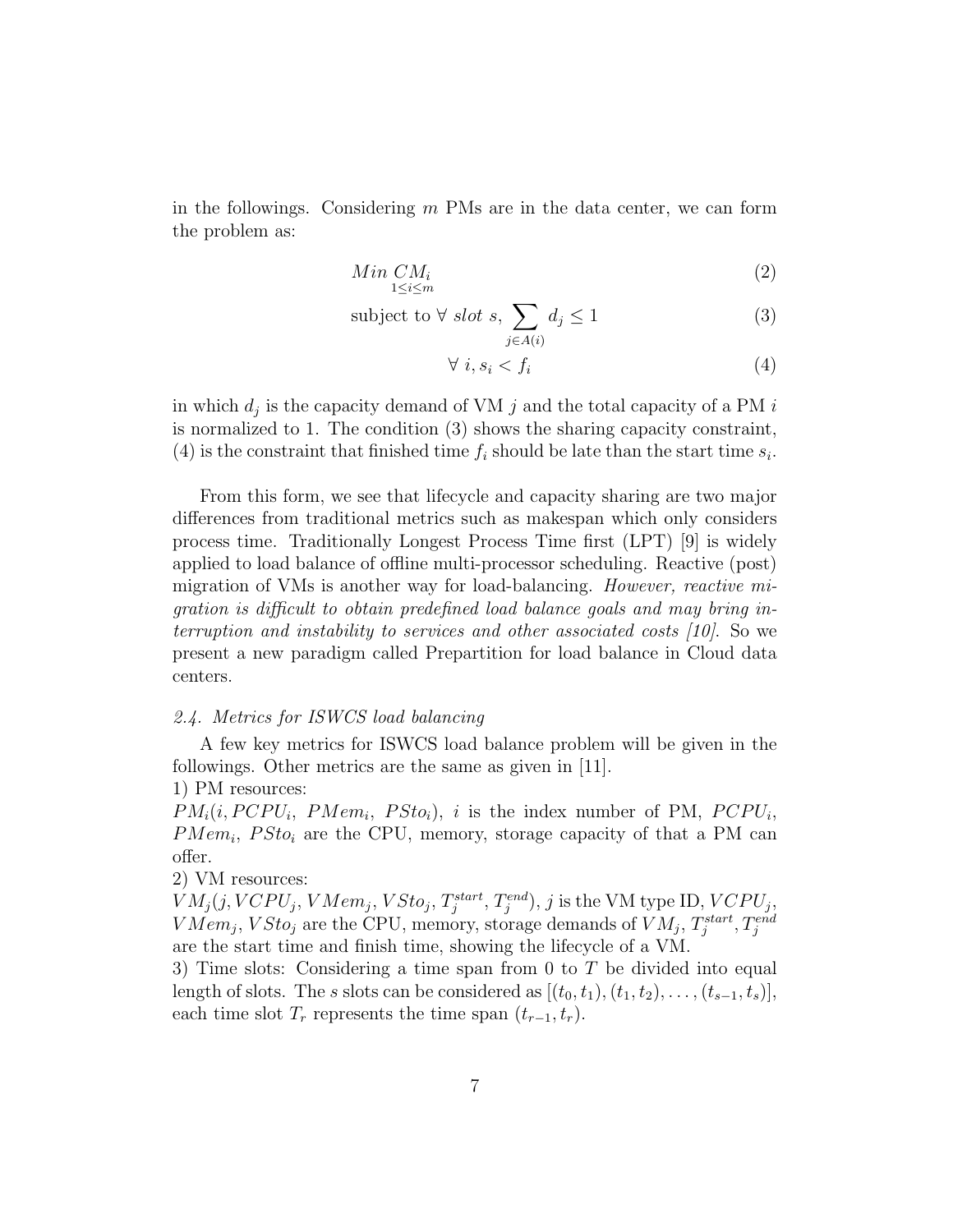4) Average CPU utilization of  $PM_i$  during slot 0 and  $T_s$  is defined as:

$$
PCPU_i^U = \frac{\sum_{r=0}^s (PCPU_i^{T_r} \times T_r)}{\sum_{r=0}^s T_r}
$$
(5)

where  $PCPU_i^{T_r}$  is the average CPU utilization monitored and computed in slot  $T_r$  which may be a few minutes long, and  $PCPU_i^{T_r}$  can be obtained by monitoring CPU utilization in slot  $T_r$ . Average memory utilization  $(PMem_i^U)$  and storage utilization  $(PSto_i^U)$  of PMs can be calculated similarly. In the same way, average CPU (memory and storage) utilization of a VM can be calculated.

5) Makespan: represents the whole length of a schedule for a set of VM reservations, i. e., the difference between the start-time of the first job  $^2$  and the finishing time of the last job.

6) The maximum Capacity\_makespan  $(CM<sup>p</sup>)$  of all PMs: is calculated as :

$$
CM^{p} = \max_{i} (CM_{i})
$$
 (6)

where CPU, memory and storage utilization can be applied.

7) Imbalance degree (IMD): The variance is widely used as a measure of how far a set values are spread out from each other in statistics. IMD is the normalized variance (regarding to its average) of CPU, memory and storage utilization for all PMs and it measures load imbalance effect and is defined as:

$$
\frac{\sum_{i=0}^{m} \left( \frac{(Avg_i - CPU_u)^2}{3} + \frac{(Avg_i - Mem_u)^2}{3} + \frac{(Avg_i - Sto_u)^2}{3} \right)}{m}
$$
(7)

where

$$
Avg_i = \frac{PCPU_i^U + PMem_i^U + PSto_i^U}{3} \tag{8}
$$

and  $CPU_u, Mem_u, Sto_u$  are respectively the average utilization of CPU, memory and storage in a Cloud data center during consideration and can be computed using utilization of all PMs in a Cloud data center.

<sup>&</sup>lt;sup>2</sup>in this paper, we interchange demands and requests, both of them are referred to VM requests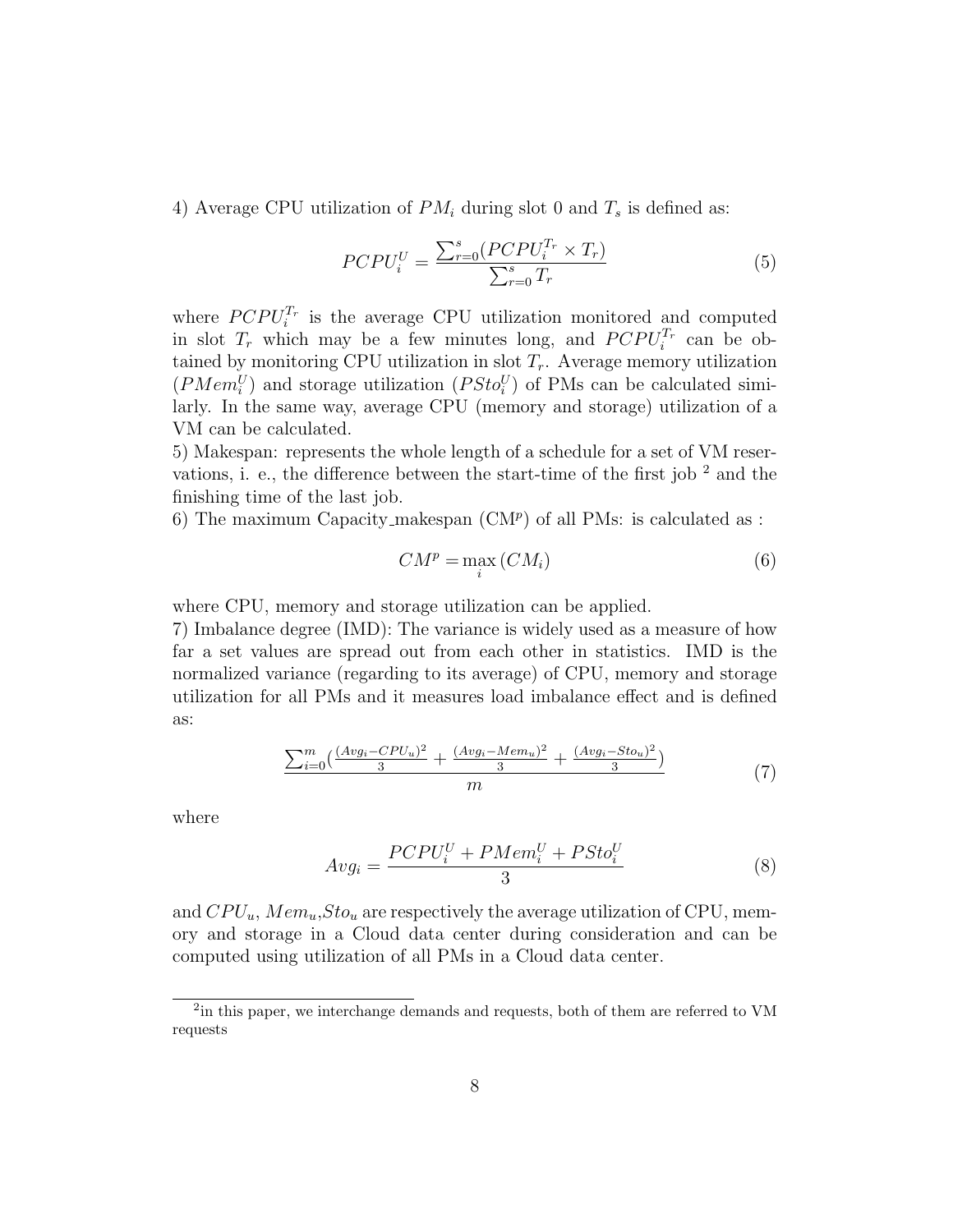**Theorem 1.** The offline scheduling problem of minimizing the makespan is NP-hard.

The proof was provided in our previous work [11] and is omitted here. Our model in this paper differs from the the previous one in several perspectives: 1). we model that the multiple VM requests are allowed to be executed on the same host simultaneously rather than a single VM request; 2) Our objective is minimizing the Capacity makespan rather than the longest processing time; 3) we extend our model to be suitable for both offline and online scenarios.

Combining the properties of both fixed process time intervals and capacity sharing, we present new offline and online algorithms in the following section.

#### 3. Prepartition Algorithm

In this section, we propose one algorithm for the offline scenario and two algorithms for the online scenario.

#### 3.1. PrepartitionOff Algorithm

Considering a set of VM reservations, m PMs are in a data center and OPT is used as the optimal solution with regard to minimizing the Capacity makespan. Firstly define

$$
P_0 = \frac{1}{m} \sum_{j=1}^{J} CM_j \le OPT
$$
\n(9)

where  $P_0$  denotes the lower bound for the OPT. Algorithm 1 gives the pseudocodes of PrepartitionOff algorithm which measures the ideal load balancing among  $m$  PMs. The algorithm firstly calculates balance value by formula  $(10)$ , sets a partition value  $(k)$  and computes the length of each partition (i.e.  $[P_0/k]$ , representing the max CM a VM can continuously be allocated on a PM). For every demand, PrepartitionOff divides it into multiple  $[P_0/k]$  subintervals when its CM is equal or larger than  $P_0$ , and then finds a PM with the lowest average Capacity makespan and available capacity to allocate, and updates the load on each PM. The algorithm computes the Capacity makespan of each PM when all requests are assigned and finds total partition (migration) numbers. For practice, the scheduler needs to record all possible subintervals and their hosting PMs of each request so that migrations of VMs can be prepared in advance to reduce overheads.

Theorem 2. The computational complexity of PrepartitionOff algorithm is  $O(n \log m)$  using priority queue data structure where n is the number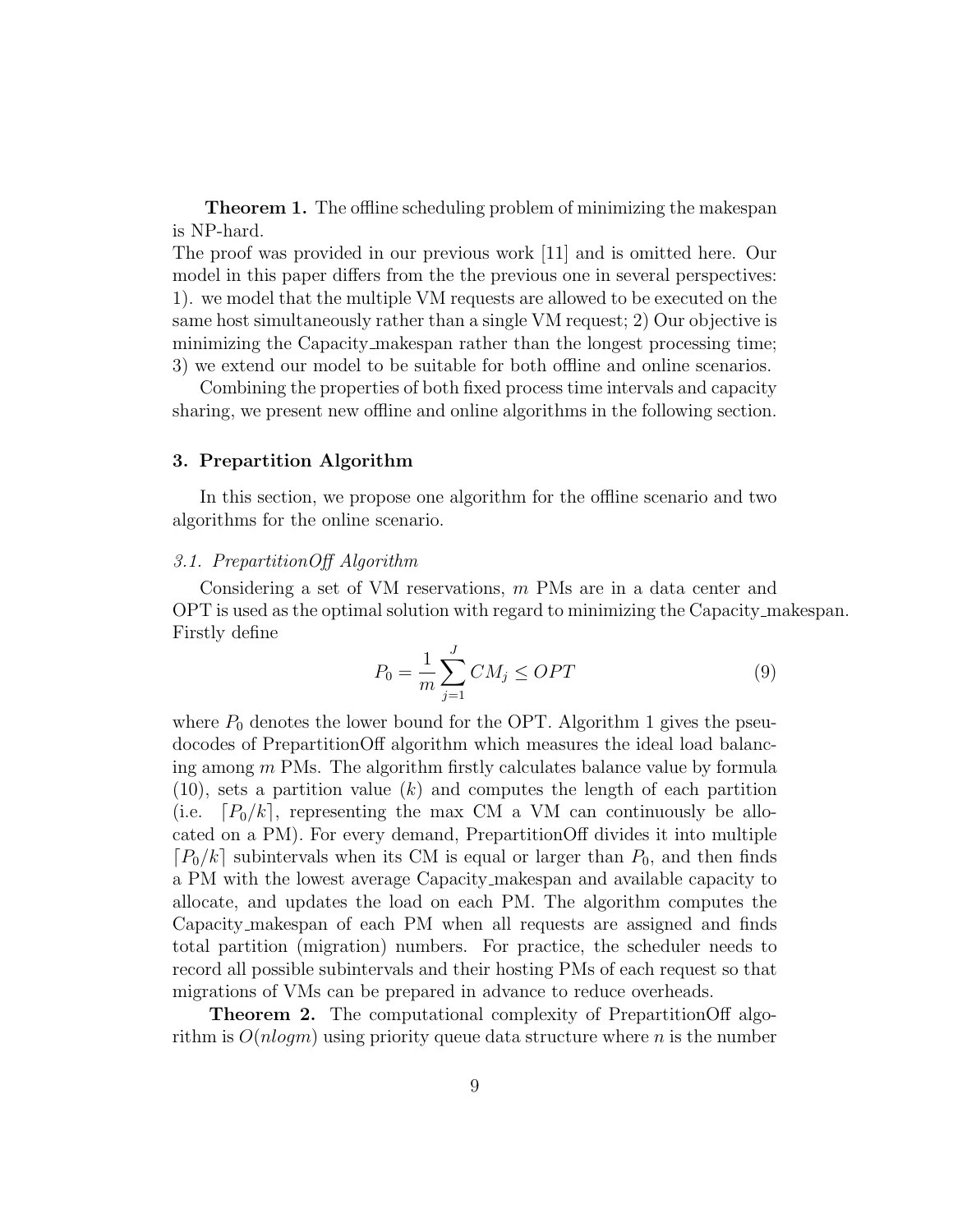

of VM requests after pre-partition and  $m$  is the total number of PMs used. Proof: The priority queue is designed such that each element (PM) has a priority value (average Capacity makespan), and each time the algorithm needs to select an element from it, the algorithm takes the one with the highest priority. It costs  $O(n)$  time to sort n elements, and  $O(logn)$  steps for insertion and the extraction of minima in a priority queue (detailed proof of the priority queue is given in [6]). Then, by using priority queue, the algorithm picks a PM with the lowest average Capacity makespan in  $O(logm)$  time. In total, PrepartitionOff algorithm has time complexity  $O(n \log m)$  for n demands.

Theorem 3. The approximation ratio of PrepartitionOff algorithm is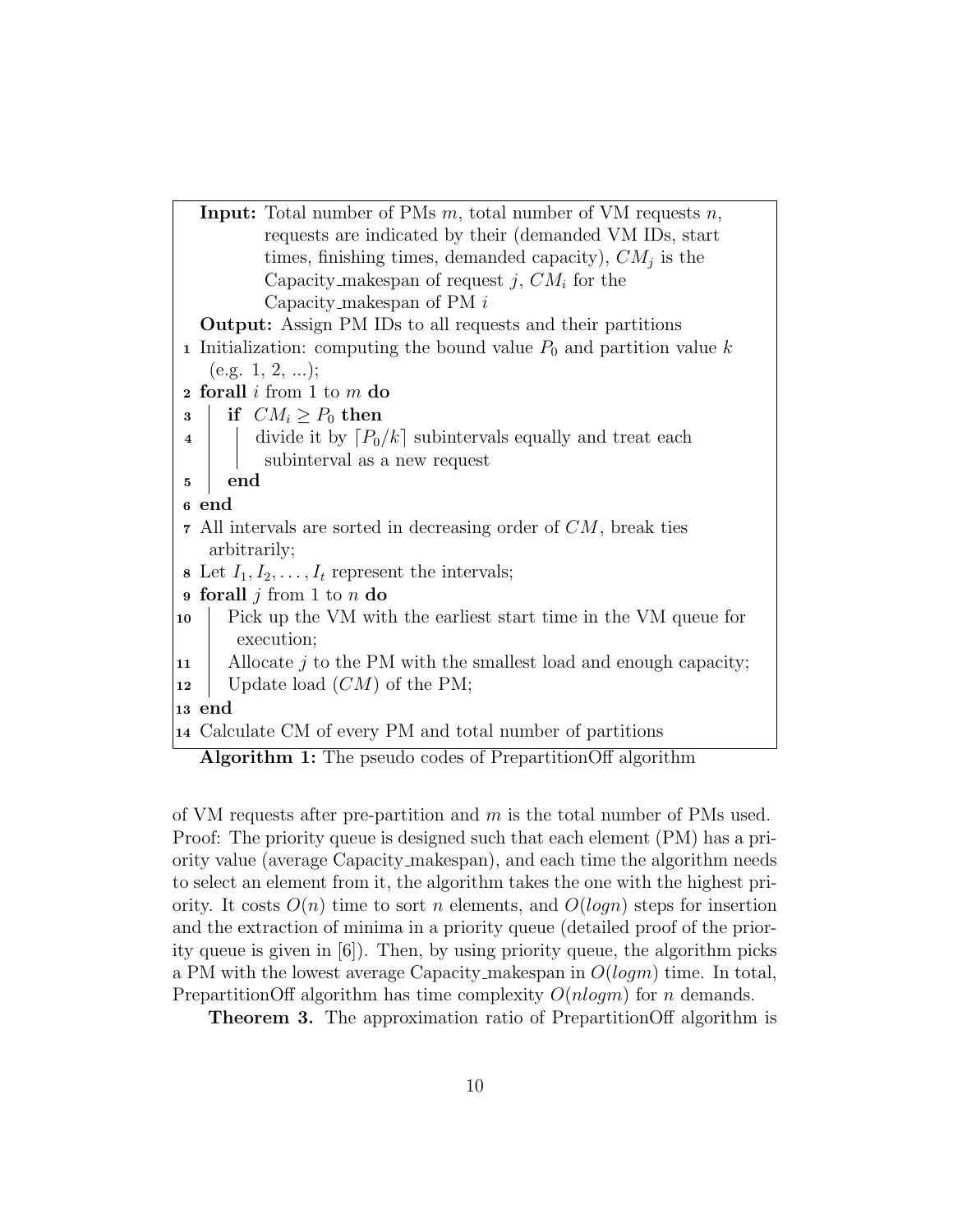$(1 + \epsilon)$  regarding the capacity makespan where  $\epsilon = \frac{1}{k}$  $\frac{1}{k}$  and k is the partition value (a preset constant).

Proof: It can be seen that every demand has bounded Capacity makespan by Preparition applying the lower bound  $P_0$ . Every request has start-time  $s_i$ , finish-time  $f_i$  and process time  $p_i = f_i - s_i$ . Think the last job to finish (after scheduling all other jobs) and assume this job starts at time  $T_0$ . All other servers are fully utilized and denote the maximum Capacity makespan as  $CM_m$ , this means  $CM_m \leq \text{OPT}$ . Since, for all requests  $i \in J$ , we have  $CM_i \leq \epsilon$ OPT (by the setting of PrepartitionOff algorithm in formula (9)), this job finishes with load  $(CM_m+\epsilon \text{OPT})$ . Therefore, the schedule with Capacity makespan  $(CM_m+\epsilon \text{OPT}) \leq (1+\epsilon) \text{OPT}$ , this ends the proof.

#### 3.2. PrepartitionOn1 Algorithm

For online VM allocations, scheduling decisions must be made without complete information about the entire job instances because jobs arrive one by one. We firstly extend the offline Prepartition algorithm to the online scenario as PrepartitionOn1.

Given  $m$  PMs and  $L$  VMs (including the one just came) in a data center. Firstly define

$$
B_d = \min(\max_{1 \le j \le L} (CM_j)/2, \sum_{j=1}^L (CM_j)/m)
$$
 (10)

 $B_d$  is called dynamic balance value, which is one half of the max Capacity makespan of all current PMs or the ideal load balance value of all current PMs in the system, where  $L$  is the number of VMs requests already arrived. Notice that the reason to set  $B_d$  as one half of the max Capacity makespan of all current PMs is to avoid that large number of migrations may cause instability in some cases.

Algorithm 3.2 shows the pseudo codes of PrepartitionOn1 algorithm. Since in online algorithm, the requests come one by one, the system can only capture the information of arrived requests. When a new request comes into the system, the algorithm computes dynamic balance value by equation (10). To be noticed, L represents the number of requests already arrived, and m represents the number of PMs in use. After the dynamically balanced value  $(B_d)$  is computed, then the initial request is partitioned into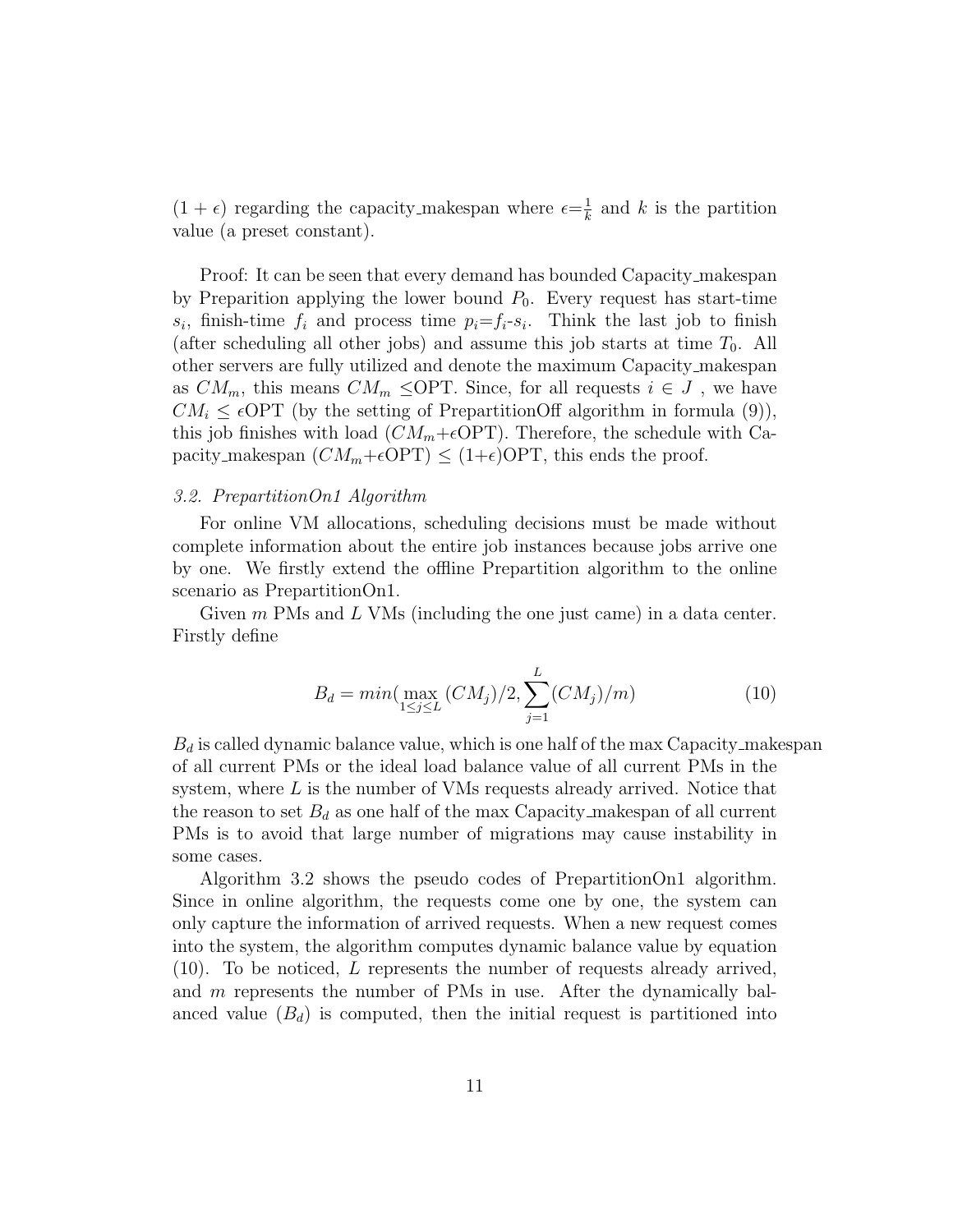| <b>Input:</b> VM requests come one by one given by (demanded VM IDs,                |
|-------------------------------------------------------------------------------------|
| start times, finishing times, demanded capacity), $CM_i$ is the                     |
| Capacity_makespan of demand $i$                                                     |
| <b>Output:</b> Allocate a PM ID to every demand and its partitions                  |
| 1 set the partition value k, total partition number $P=0$ ;                         |
| for each arrived job $j$ do<br>$\bf{2}$                                             |
| Pick up the VM with the earliest start time in the VM queue to<br>3                 |
| schedule;                                                                           |
| Compute $CM_j$ of VM j, and $B_d$ using Eq. (10);<br>4                              |
| if $CM_i > [(B_d/k)]$ then<br>5                                                     |
| partition $VM_i$ into multiple $[(B_d/k)]$ equal subintervals,<br>6                 |
| treat each subinterval as a new demand and add them into                            |
| VM queue, $P = P + \left[\frac{CM_j}{B_d/k}\right]$ , Update load $(CM)$ of the PM; |
| end<br>$\overline{7}$                                                               |
| else<br>8                                                                           |
| Allocate $j$ to PM with the smallest load and enough capacity;<br>9                 |
| Update load $(CM)$ of the PM;<br>10                                                 |
| end<br>11                                                                           |
| $ 12 \>$ end                                                                        |
| 13 Output total number of partitions $P$                                            |

Algorithm 2: PrepartitionOn1 Algorithm

several requests (segments) based on the partition value  $k$ . In these partitioned requests, the first one would be executed when its start-time begins, which will be allocated to the PM with the lowest Capacity makespan, while others would be put back into the queue waiting to be executed. Then the algorithm picks up the next arrived request to follow the same partition and allocation process. Once all demands are allocated, PrepartitionOn1 calculates the Capacity makespan of every PM and outputs the total partition numbers for *n* demands. Since the number of partitions and segments of each VM request are known at the moment of allocation, the system can prepare VM migration in advance so that the process time and instability of migration can be reduced.

**Theorem 4.** PrepartitionOn1 has a competitive ratio of  $(1 + \frac{1}{k} - \frac{1}{mk})$ with regarding to the Capacity makespan.

Proof: Without loss of generality, we label PMs in order of non-decreasing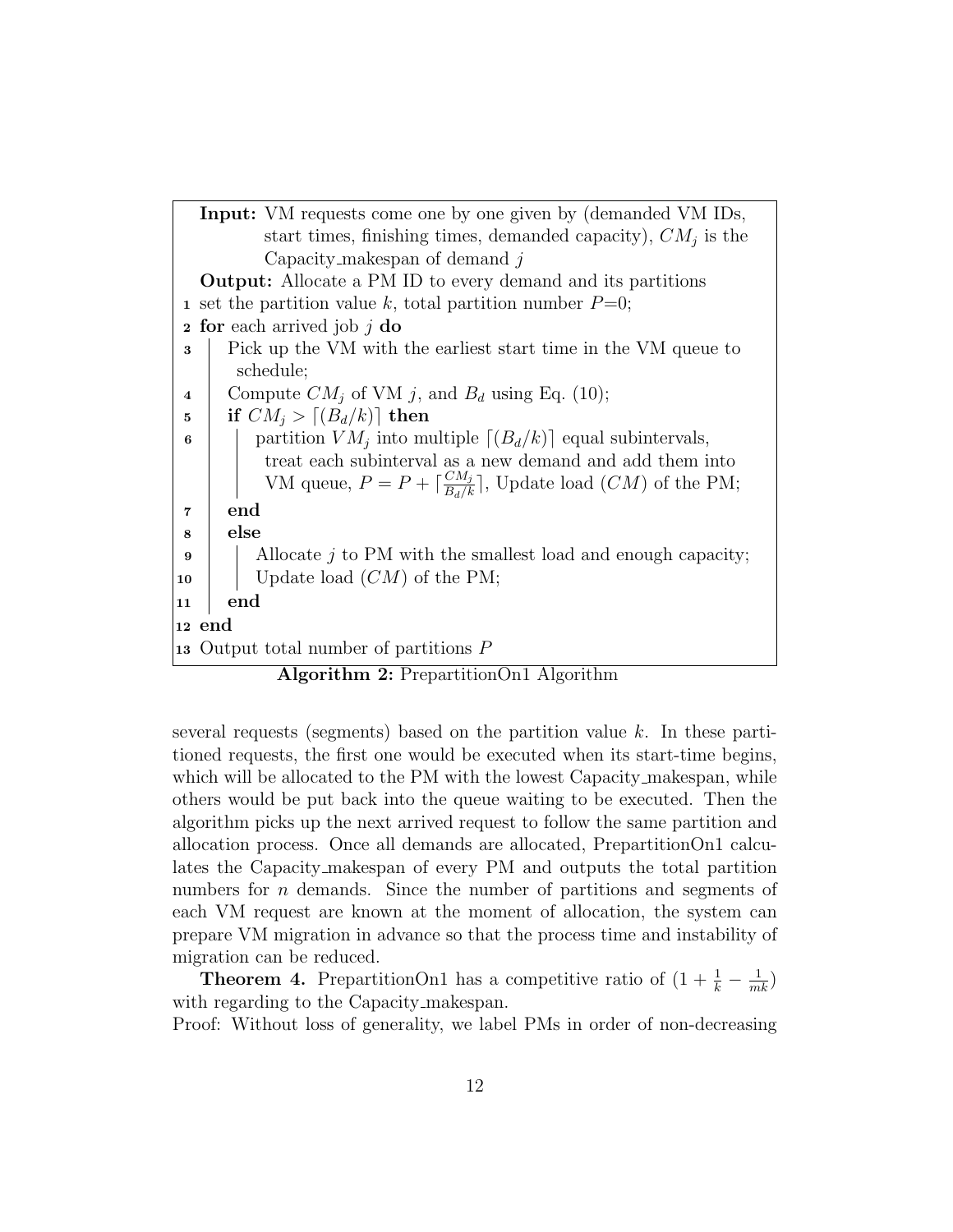final loads (CM) in PrepartitionOn1. Denote  $OPT$  and PrepartitionOn1(I) as the optimal load balance value of corresponding offline scheduling and load balance value of PrepartitionOn1 for a given set of jobs I, respectively. Then the load of  $PM_m$  defines the Capacity makespan. The first  $(m-1)$  PMs each process a subset of the jobs and then experience an (possibly none) idle period. All PMs together finish a total Capacity makespan  $\sum_{i=1}^{n} CM_i$ during their busy periods. Consider the allocation of the last job j to  $PM_m$ . By the scheduling rule of Prepartition $\text{On}1$ ,  $\text{PM}_m$  had the lowest load at the time of allocation. Hence, any idle period on the first  $(m-1)$  PMs cannot be bigger than the Capacity makespan of the last job allocated on  $\mathrm{PM}_m$  and hence cannot exceed the maximum Capacity makespan divided by  $k$  (partition value), i.e.,  $\frac{\max_{1 \leq i \leq n} CM_i}{k}$ . Based on Equation (10), then we have

$$
m \times PrepartitionOn1(I) \leq \sum_{i=1}^{n} (CM_i) + (m-1) \frac{\max(CM_i)}{k}
$$
 (11)

which is equivalent to

$$
PrepartitionOn1(I) \leq \sum_{i=1}^{n} \left(\frac{CM_i}{m}\right) + (m-1)\frac{\max(CM_i)}{mk} \tag{12}
$$

which is

$$
PrepartitionOn1(I) \le (OPT + (\frac{1}{k} - \frac{1}{mk})OPT)
$$
\n(13)

Note that  $\frac{\sum_{i=1}^{n} CM_i}{m}$  $\frac{1}{m}$  is the lower bound on  $OPT(I)$  because the optimum Capacity makespan cannot be smaller than the average Capacity makespan on all PMs. And  $OPT(I) \ge \max_{1 \le i \le n} CM_i$  since the largest job must be processed on a PM. We therefore have  $PrepartitionOn1(I) \leq (1 + \frac{1}{k})$  $\frac{1}{mk}$ )OPT.

**Theorem 5.** The computational complexity of PrepartitionOn1 is  $O(n \log m)$ using priority queue data structure, where  $n$  is the number of VM requests after pre-partition and  $m$  is the total number of PMs used.

Proof: The proof is similar to the proof for Theorem 2, therefore, we omit it here.

# 3.3. PrepartitionOn2 Algorithm

Observing the PrepartitionOn1 may bring too many migrations in some cases by extensive tests, we present PrepartitionOn2 algorithm in this section,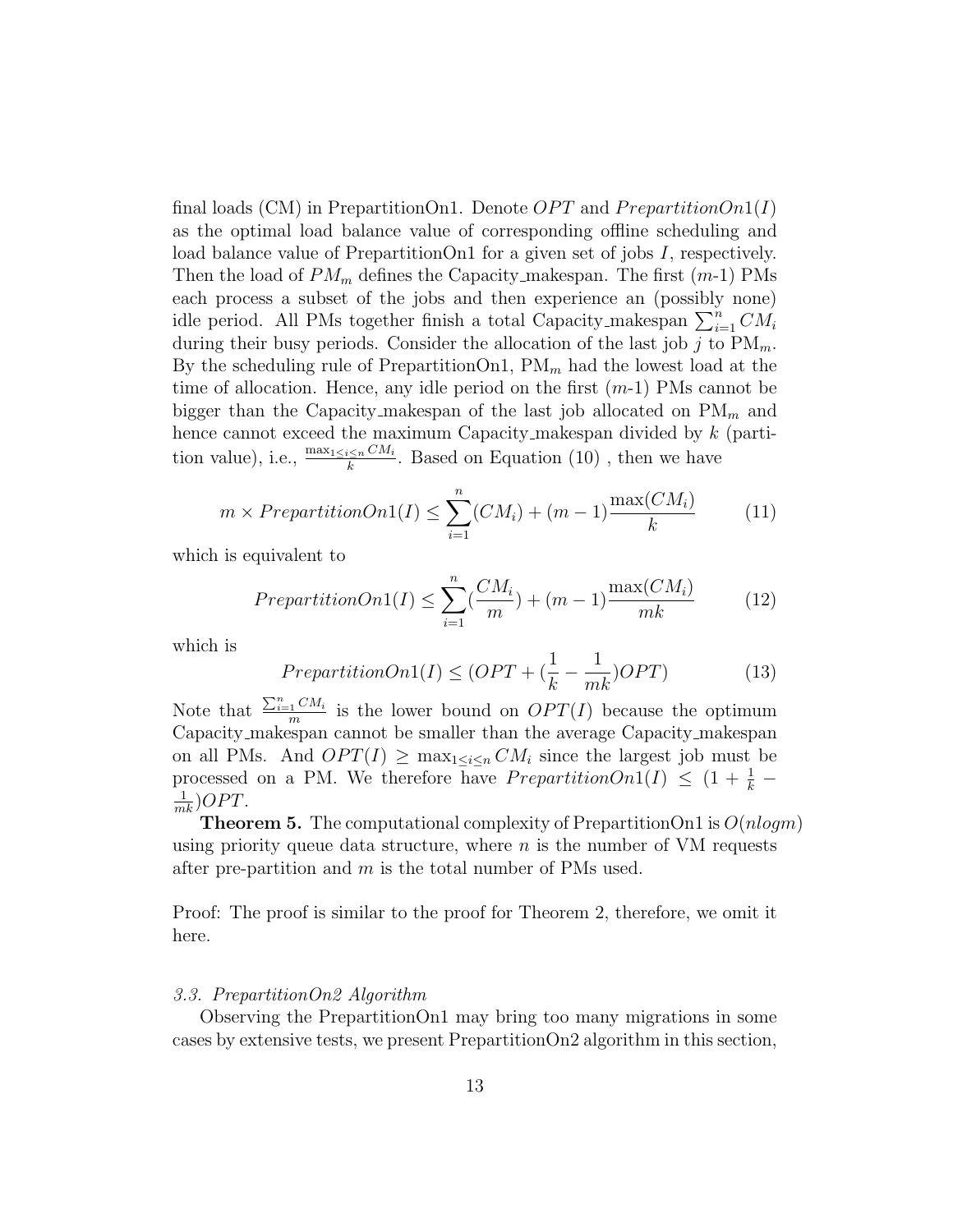the differences from PrepartitionOn1 are the followings:

1) To avoid a large number of partitions (migrations), we set a constant value f (for instance  $0.125, 0.25$  etc.) for measuring load balancing;

2) Setting a CM bound for each PM, for instance, each PM has a  $CM=1\times24$ in each day within 24 hours, but we consider a PM can at most run with 100% CPU utilization in 16 hours, i.e., we set a CM bound for each PM for each day as  $CM_B=16$ .

If overloading happens to a PM according to predefined thresholds  $(1+f)$ and  $CM_B$ , then a new request should be partitioned into multiple x (the number of PMs turned on) subintervals equally and the scheduler allocates each subintervals to every PM.

**Theorem 6.** PrepartitionOn2 has a computational complexity of  $O(nlogm)$ by applying a priority queue, where  $n$  is the number of VM requests after pre-partition and m is the total number of PMs used.

Proof: The proof is also similar to the proof for Theorem 2, we therefore omit it.

**Theorem 7.** The competitive ratio of PrepartitionOn2 is at most  $(1+f)$ and each PM has CM at most  $CM_B$  with regard to the Capacity makespan. Proof: According to Algorithm 3, whenever a PM has CM larger than  $CM_B$ or the competitive ratio of the algorithm is larger than  $(1 + f)$ ; the allocating VMs will be pre-partitioned into multiple sub-instances and migrated. Therefore the competitive ratio of PrepartitionOn2 is at most  $(1+f)$ . This completes the proof.

#### 4. Performance Evaluation

Notice that there are three types of PMs in TABLE 2 and 8 types VMs in TABLE 1, where each type of VM occupies  $1/16$  or  $1/8$  or  $1/4$  or  $1/2$ of the whole capacity of corresponding PM considering all three dimension resources of CPU, memory and storage, therefore the three dimension resources become one dimension in this case. In the future, we will extend to other cases.

In the following, the simulation results of Prepartition algorithms and a few existing algorithms are provided. To conduct simulation, a Java simulator called CloudSched (refer to Tian et al. [12]) is used. Data from both Normal distribution and Hebrew University Experimental Systems Lab (ESL)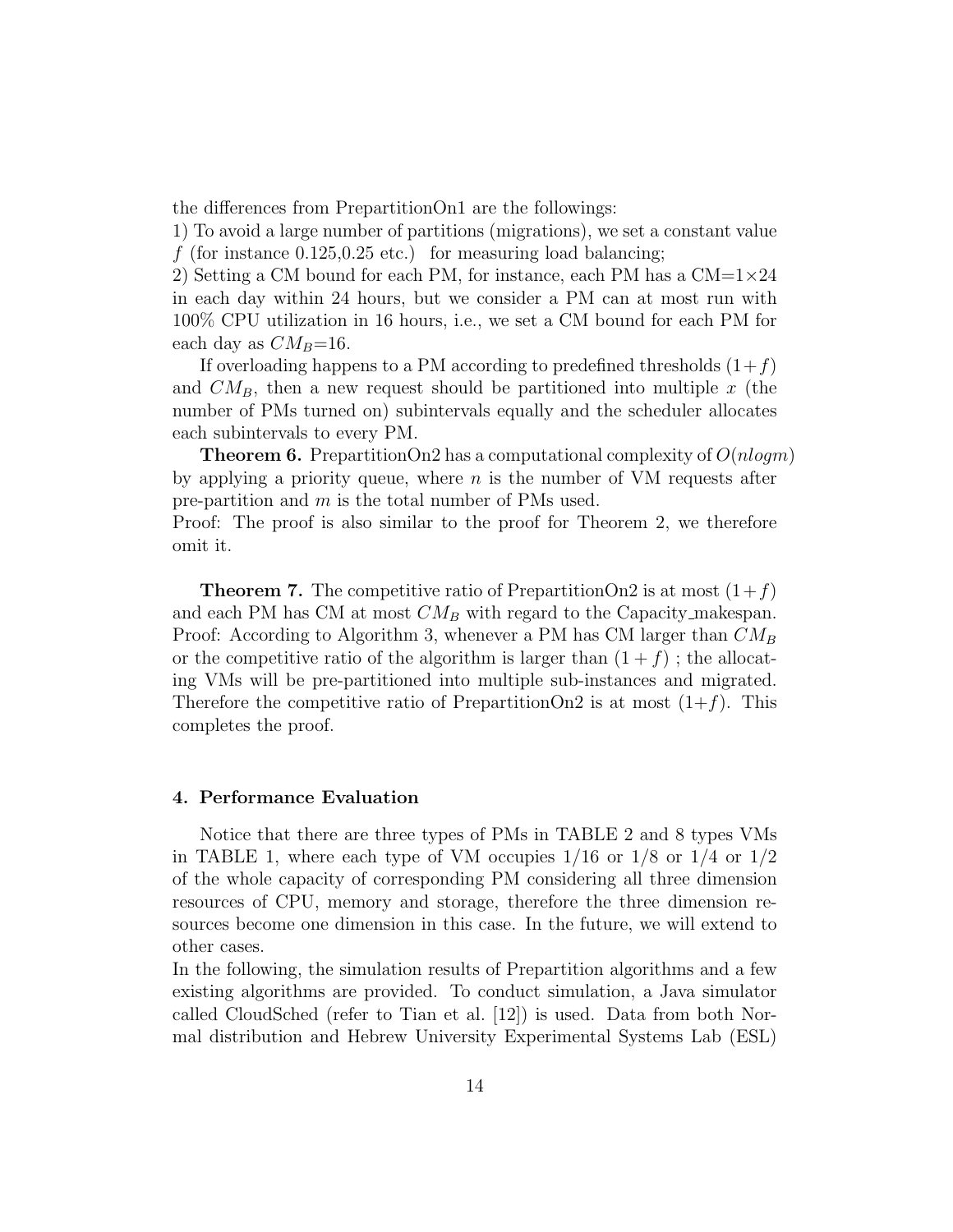

Algorithm 3: PrepartitionOn2 Algorithm

trace (see [13]) are adopted for simulation, the detailed parameter setting is explained in the following subsection.

All simulations ran on a computer configured with Intel i5 processor at 2.5GHz and 4GB memory. All VM requests are generated by following Normal distribution. In offline algorithm comparisons, Round-Robin (RR) algorithm, Longest Process Time (LPT) algorithm and Post Migration Algorithm (PMG) are implemented.

1) **Round-Robin Algorithm**  $(R-R)$ **:** a load balancing scheduling algorithm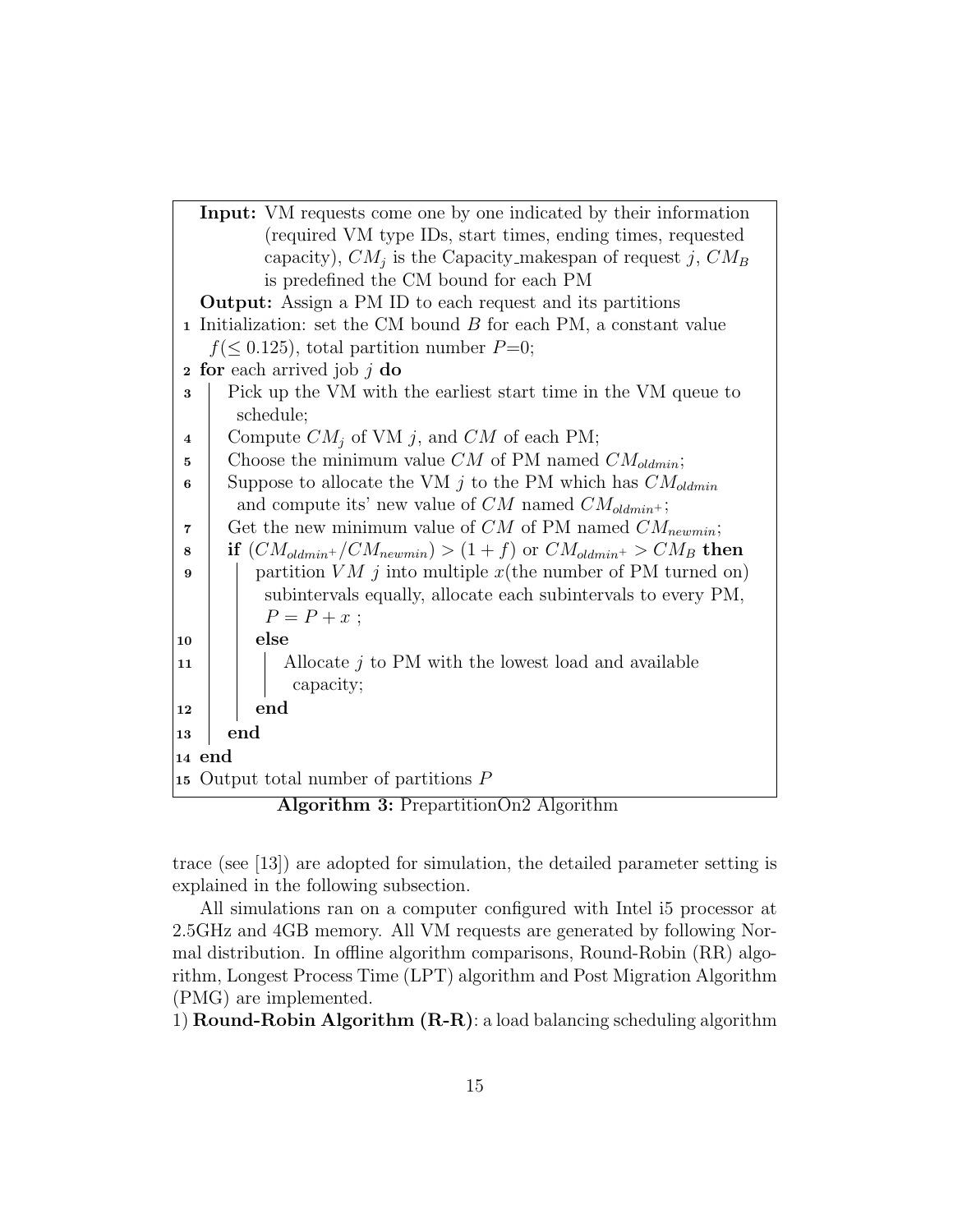| Compute Units       | Memory             | Storage                     | VM Type  |
|---------------------|--------------------|-----------------------------|----------|
| 1 units             | 1.875GB            | 211.25GB                    | $1-1(1)$ |
| 4 units             | $7.5\overline{GB}$ | 845GB                       | $1-2(2)$ |
| 8 units             | 15GB               | 1690GB                      | $1-3(3)$ |
| $6.5 \text{ units}$ | 17.1GB             | 422.5GB                     | $2-1(4)$ |
| 13 units            | 34.2GB             | $8\overline{45\mathrm{GB}}$ | $2-2(5)$ |
| 26 units            | 68.4GB             | 1690GB                      | $2-3(6)$ |
| 5 units             | 1.875GB            | 422.5GB                     | $3-1(7)$ |
| 20 units            | 7GB                | 1690GB                      | $3-2(8)$ |

Table 1: 8 types of virtual machines (VMs) in Amazon EC2

Table 2: 3 types of physical machines (PMs) suggested

|        | PM Pool Type   Compute Units | Memory  | $\parallel$ Storage |
|--------|------------------------------|---------|---------------------|
| Type 1 | 16 units                     | 30GB    | 3380GB              |
| Type 2 | 52 units                     | 136.8GB | 3380GB              |
| Type 3 | 40 units                     | 14GB    | 3380GB              |

by allocating the VM demands in turn to each PM that can offer demanded resources.

2) Longest Processing Time first (LPT): LPT is one of the best practices for offline scheduling algorithms without migration, which has approximate ratio as 4/3. All the VM demands are sorted by processing time in decreasing order firstly. Then demands are allocated in that order to the PM with the smallest load. The smallest load indicates the smallest Capacity makespan of all PMs.

3) Post Migration algorithm (PMG): PMG algorithm comes from the VMware DRS algorithm [14], which adopts migrations to achieve load balance regarding to makespan. In the beginning, it allocates the demands the same way as LPT does. Here we replace makespan by Capacity makespan. Then the average Capacity makespan of all demands is computed. The upthreshold and low-threshold of the Capacity makespan for the post migration are computed using the average Capacity makespan multiplied by a factor (here we set the factor as 0.1, so the up-threshold is average Capacity makespan multiplied by 1.1 and the low-threshold is multiplied by 0.9). The factor can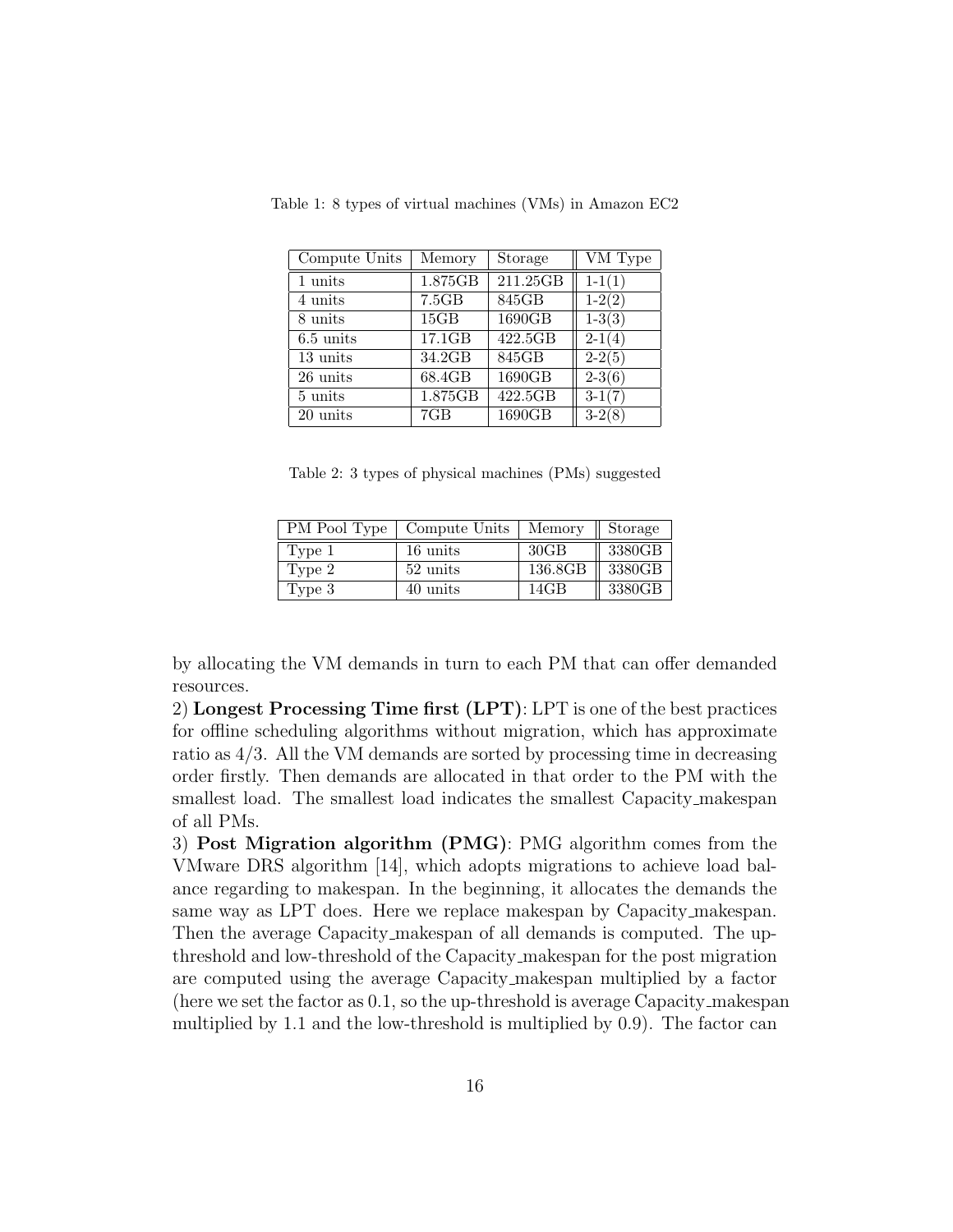

Figure 2: The offline algorithm comparison of (a) average utilization with ESL trace; (b) imbalance degree with ESL trace; (c) makespan with ESL trace; (d) Capacity makespan with ESL trace

be set dynamically to meet different applications. A migration list is built by having the VMs taken from PMs with Capacity makespan higher than the low-threshold. The VMs would be migrated from a PM only if the operation would not lead the Capacity makespan of the PM to be smaller than the low threshold. After that, the VMs in the migration list would be re-allocated to a PM with Capacity makespan smaller than the up-threshold. The VMs would be migrated to a new PM only if the operation would not cause the Capacity makespan of the PM to be larger than the up-threshold. There may be still some VMs left in the list, finally the algorithm distributes the left VMs to the PMs with the smallest Capacity makespan until the list is empty.

VMs and PMs have the same configuration with Amazon EC2. The configurations are shown in Table 1 and Table 2. Note that one compute unit (CU) is equivalent to 1.0 - 1.2 GHz 2007 Opteron or 2007 Xeon processors [7].

Remarks: We adopted the typical recommended VM types suggested by Amazon EC2. EC2 has a variety of VM types, and it classifies them as General Purpose, Compute Optimized (computational intensive VMs), Memory Optimized (memory intensive VMs), Storage Optimized (storage intensive VMs). Although we adopted EC2 classification, our approach can still be extended to other classifications.

Observation 1. Although PMG is one of the best heuristic methods for load balancing, it does not assure a bounded or predefined load balance target. This will be validated in the following performance evaluation section.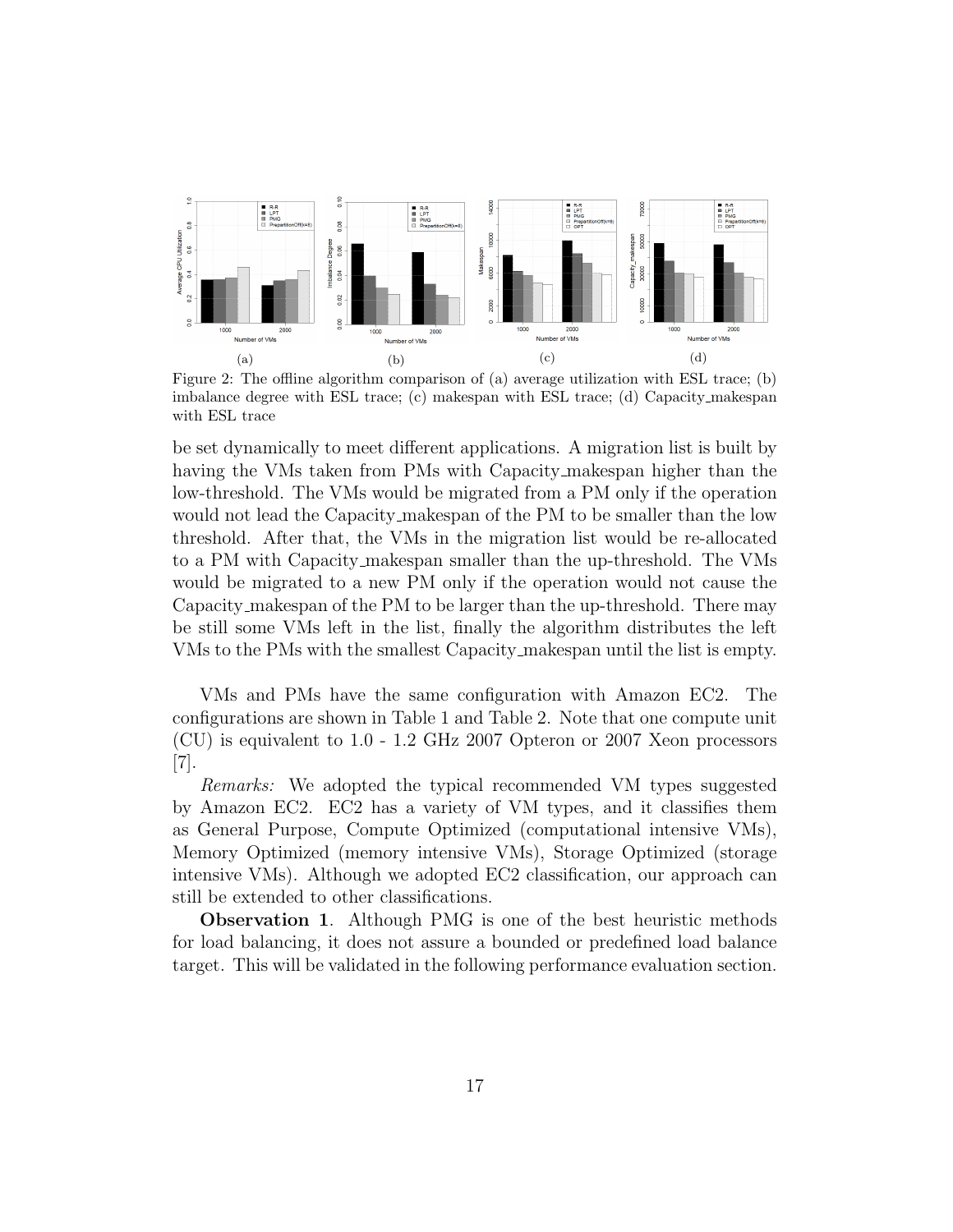#### 4.0.1. Replay with ESL Data Trace

To reflect realistic data generation, we use the log data at Experimental System Lab(ESL) [13] which has been used frequently for realistic data. The log with monthly records collected by Linux cluster has characteristics consistent with our model. In the log file, each line includes 18 elements where only the requested-ID, start-time, duration and the number of processors (capacity demands) are needed in our simulation. Because the time slot length mentioned previously is set to 5 minutes, we convert the units from seconds to minutes in ESL log file.

Fig. 2 shows the comparison of different algorithms in average utilization, imbalance degree, makespan and Capacity makespan. From these figures, we know that PrepartitionOff algorithm has better performance than other algorithms on four aspects. For average utilization, PrepartitionOff algorithm is 10%-20% higher than PMG, LPT, and Random-Robin (RR). The reason for different algorithms to have different average CPU utilization lies in that we consider heterogeneous PMs and different algorithms may use the different number of total PMs. For makespan and Capacity makespan, PrepartitionOff algorithm is 10%-20% lower than PMG and LPI, 30%-40% lower than Random-Robin (RR). And for imbalance degree, it is 30%-40% lower than LPT.

Observation 2. Post migration algorithm (PMG) cannot achieve the same level of average utilization, makespan and Capacity makespan as PrepartitionOff does, no matter what numbers of migration have been taken.

This is because that PrepartitionOff works in a much more refined and desired scale by pre-partition based on reservation data while PMG is just a best-effort trial by migration. The reason is that PrepartitionOff is much more precise and desired with the aid of pre-partition while PMG is just a trial to balance load as much as possible. To compare imbalance degree (IMD) change as time goes, we also did the test about consecutive imbalance degree using 1000 and 2000 VMs among 4 different offline algorithms. In Fig 3, we provide the consecutive imbalance degree comparison for four algorithms in offline scheduling with 1000 VMs and 2000VMs respectively. In these two figures, the X-axis is for makespan and Y-axis is for imbalance degree. We can see that PrepartitionOff (with  $k=8$ ) has the smallest makespan and smallest imbalance degree in most of the time during tests, except for the initial period. Notice that the value of  $k$  can be set differently, here we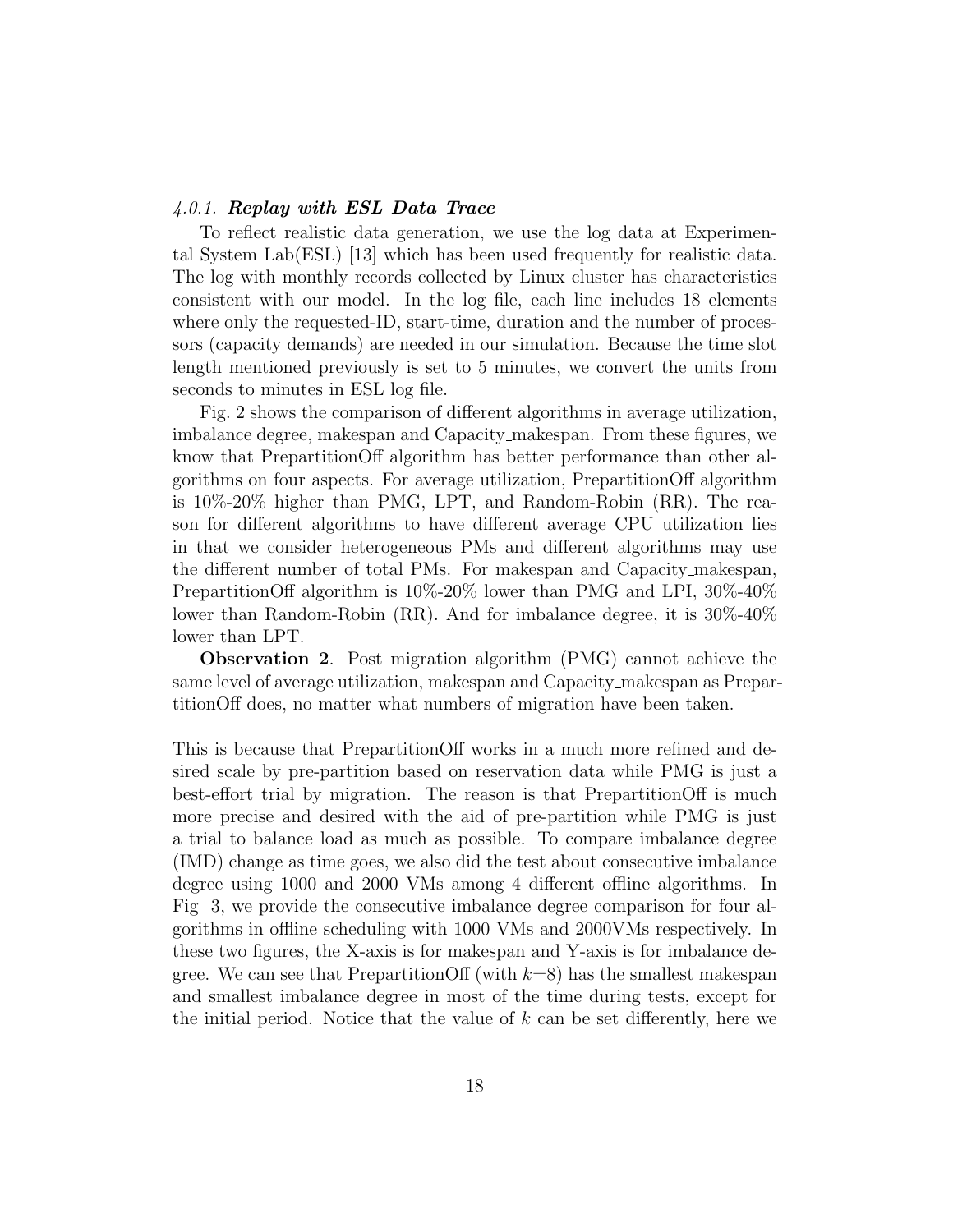

Figure 3: The consecutive imbalance degree under 1000 VMs among 4 different offline algorithms, where x-axis is for time and y-axis for imbalance degrees (a) 1000 VMs; (b) 2000 VMs.



Figure 4: The offline algorithm comparison of (a) average utilization; (b) imbalance degree; (c) makespan; (d) capacity makespan with Normal distribution

just present the results for  $k=8$ .

#### 4.1. Offline Algorithm Performance Evaluation

#### 4.1.1. Results Comparison by Synthetic Data

We set a time slot to be 5 minutes as mentioned before, so there are 12 slots for an hour, 288 slots for a day. All requests are subject to Normal distribution with mean  $\mu$  and standard deviation  $\delta$  as 864 (three days) and 288 (one day) respectively. After requests are generated in this way, we start the simulator to simulate the scheduling effects of different algorithms and comparison results are collected. For gathering data, first we set k of PartitionOff algorithm as 4, different types of VM with equal probabilities. Then we vary the VMs number from 100, 200, 400 and 800 to analyze the trend. Each data set is the average of 10-runs.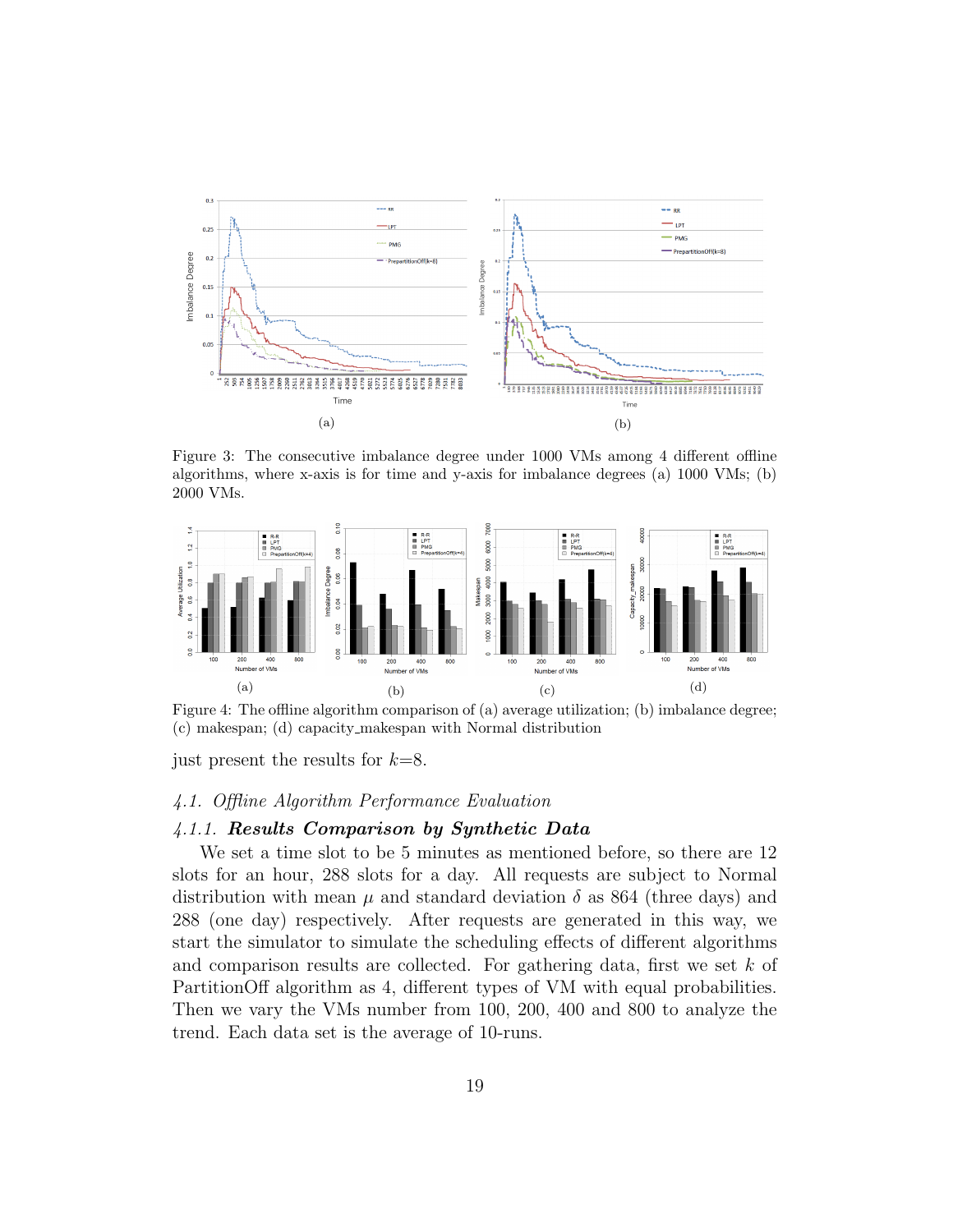

Figure 5: The online algorithm comparison of (a) average utilization; (b) imbalance degree; (c) makespan; (d) capacity makespan with ESL trace

Fig. 4 displays the comparison of different algorithms in average utilization, makespan and Capacity makespan. From these figures, we can know that PartitionOff algorithm is 10%-20% higher than PMG and LPT for average utilization, 40%-50% higher than Random-Robin (RR). As for makespan and Capacity Makespan, PartitionOff algorithm is 8%-13% lower than PMG and LPT, 40%-50% lower than Round-Robin (RR). We can also notice that the PM algorithm can improve the performance of LPT algorithm. LPT algorithm is better than R-R algorithm. Similar results are observed for the comparison of makespan.

#### 4.2. PrepartitionOn1 Algorithm

In this section, we present the simulation results of PrepartitionOn1 algorithm and the other three algorithms. All VM requests are generated by following Normal distribution, and Random, Round-Robin, Online Resource Scheduling Algorithm (OLRSA) [15] which has best competitive ratio for online algorithm, and PrepartitionOn1 Algorithm are implemented to compare: 1) Random Algorithm: a scheduling algorithm which randomly allocates VM requests to PMs satisfying the VMs requirements.

2) **Round-Robin Algorithm**  $(R-R)$ : a traditional load balancing algorithm which allocates the VM requests in turn to PMs which have enough resources. 3) OLRSA algorithm: an online scheduling problem which calculates the Capacity makespan of each PM and sorts PM by Capacity makespan in descending order. This algorithm always allocates the request to the PM with the lowest Capacity makespan and required resources.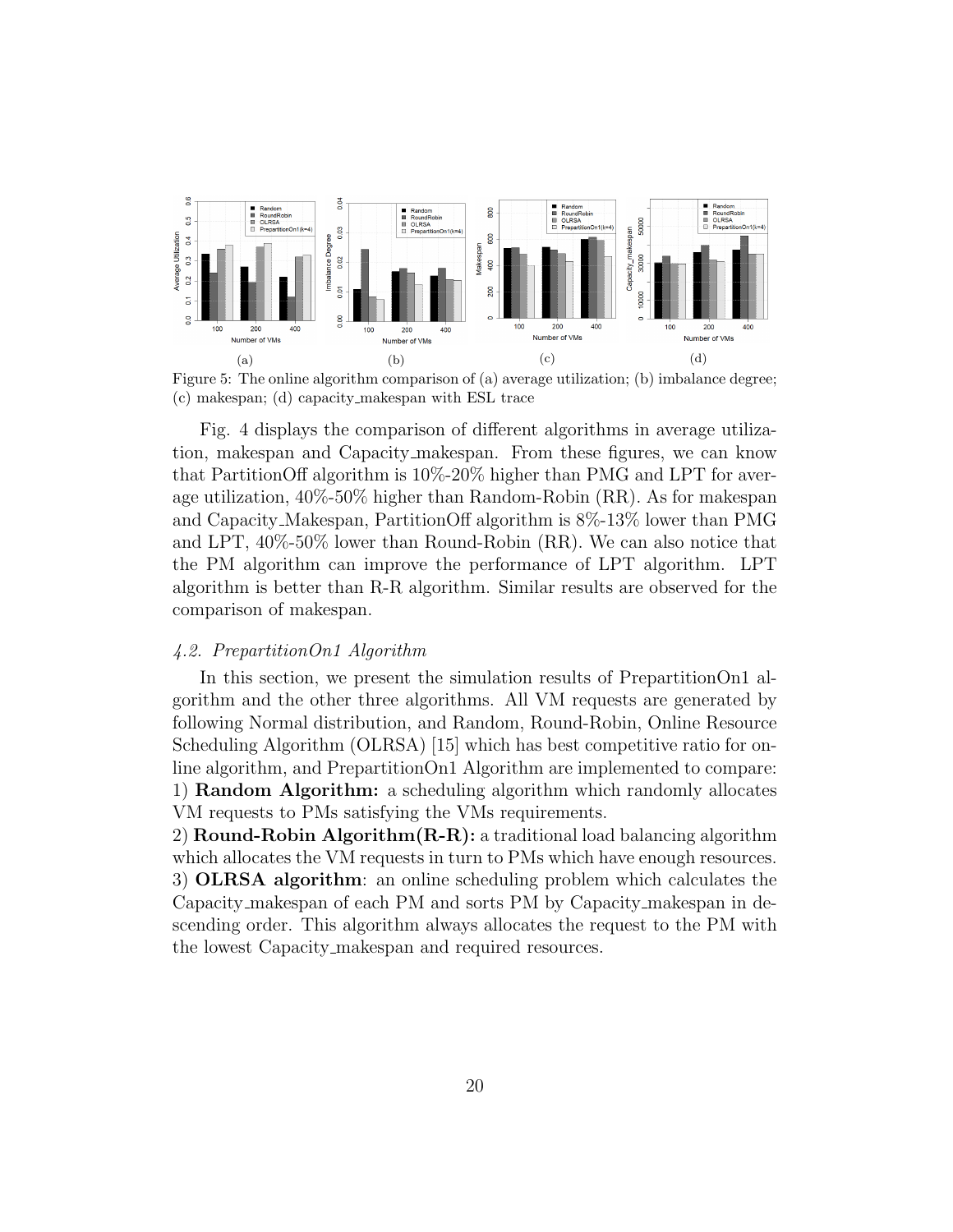

Figure 6: The online algorithm comparison of (a) average utilization; (b) imbalance degree; (c) makespan; (d) capacity makespan with normal distribution

#### 4.2.1. Replay with ESL Data Trace

For realistic data, we utilize the log data at Hebrew University, Experimental Systems Lab (ESL)[13] because it is derived from the real trace and suitable for our scenario. Fig. 5 illustrates the comparisons of the average utilization, imbalance degree, makespan, Capacity makespan. From these figures, we can notice that PrepartitionOn1 shows the highest average utilization, the lowest imbalance degree, and the lowest makespan. As for Capacity makespan, OLRSA has been proved much better performance compared with random and round-robin algorithms, and PrepartitionOn1 still improves 10%-15% in average utilization, 20%-30% in imbalance degree, and 5% to 20% in makespan than OLRSA.

#### 4.2.2. Results Comparison by Synthetic Data

The requests are configured as same as in Section IV.A based on Normal distribution. We set that different types of VMs have equal probabilities, then we change the requests generation approach to produce different size of requests to trace the tendency. From Fig. 6, we can see that PrepartitionOn1 has better performance in average utilization, imbalance degree, makespan and Capacity makespan. Comparing to OLRSA, PrepartitionOn1 still improves about 10% in average utilization, 30%-40% in imbalance degree, 10%-20% in makespan, as well as 10%-20% in Capacity makespan.

It is apparent that the large  $k$  values may bring side effects since it will need more partitions. In Fig. 7, we compare the time costs (simulated with ESL data and the time unit is millisecond) under different partition value k, PrepartitionOn1 algorithm with  $k = 3$  takes about 10% less running time than that with  $k = 4$ , and  $k = 2$  takes 15% less running time than that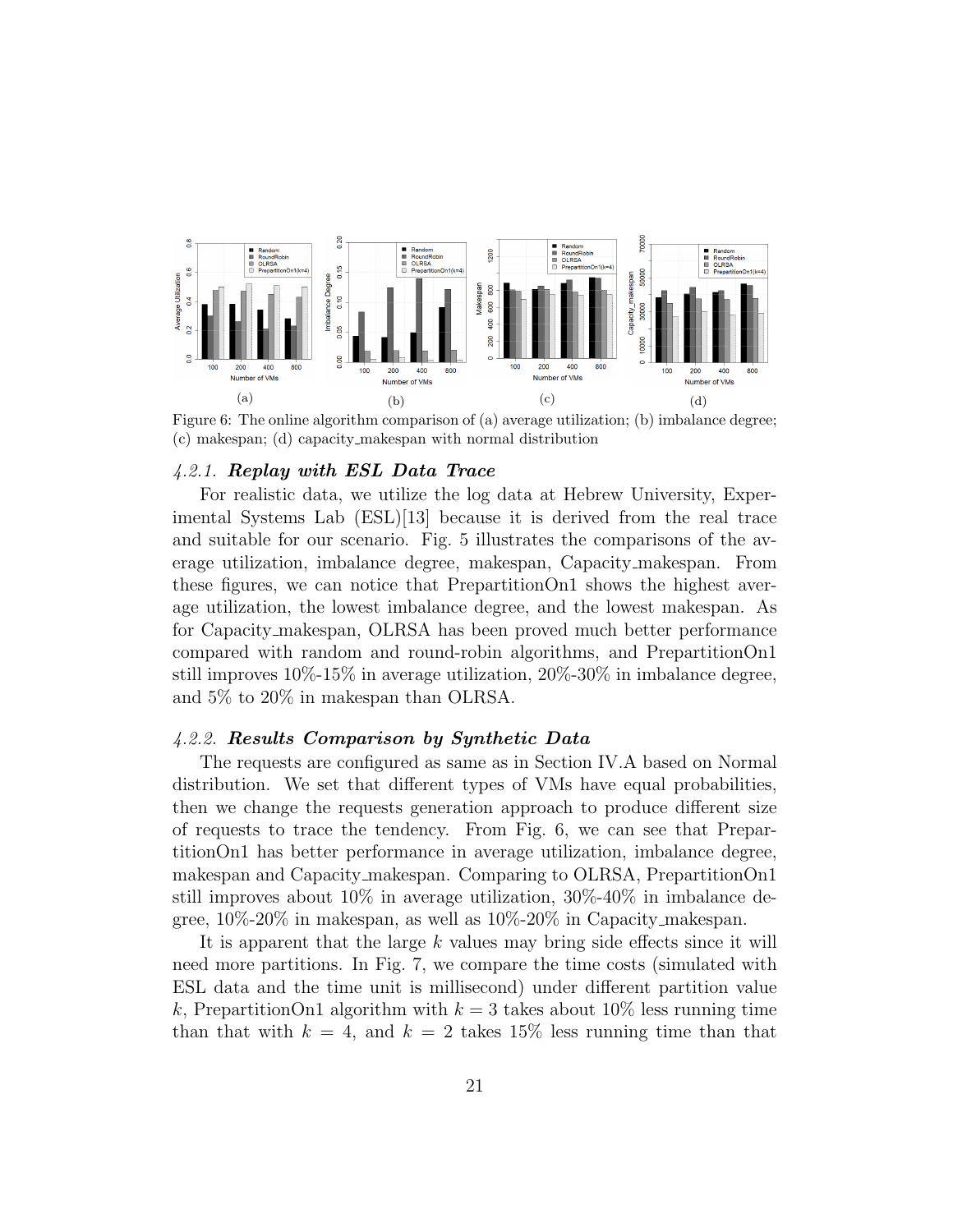with  $k = 4$ . It is easy to understand that a larger k value will produce a better load balance with longer process time. We also observe that larger  $k$ value will induce a lower Capacity makespan value. Similarly, with a larger k value, larger average utilization, lower imbalance degree and makespan are obtained.

LPT is one kind of the best methods for offline load balance algorithms without migration, which has the approximate ratio as  $4/3$ . So we suggest setting the k value as 4, which can obtain an approximate ratio as  $1+1/k=$ 5/4. Under this configuration, the better approximate ratio could be obtained. With higher k value, better load balancing effects could be achieved. While there exist tradeoffs between load balancing effect and time cost. For online load balance algorithms, we also suggest setting the k value as 4 and cloud service providers could reconfigure that value to be higher as suitable as the load balancing effects they desired.



Figure 7: The comparison of time costs for PrepartitionOn1 by varying  $k$  values

#### 4.3. PrepartitionOn2 Algorithm

In this section, we provide the simulation results of PrepartitionOn2 algorithm and the other three algorithms. Random, Round-Robin, Online Resource Scheduling Algorithm (OLRSA) [15] and PrepartitionOn2 Algorithm are implemented to compare.

#### 4.3.1. Replay with ESL Data Trace

We still use the log data at Hebrew University, Experimental Systems Lab (ESL)[13] for realistic data. Fig. 8 illustrates the comparisons of the average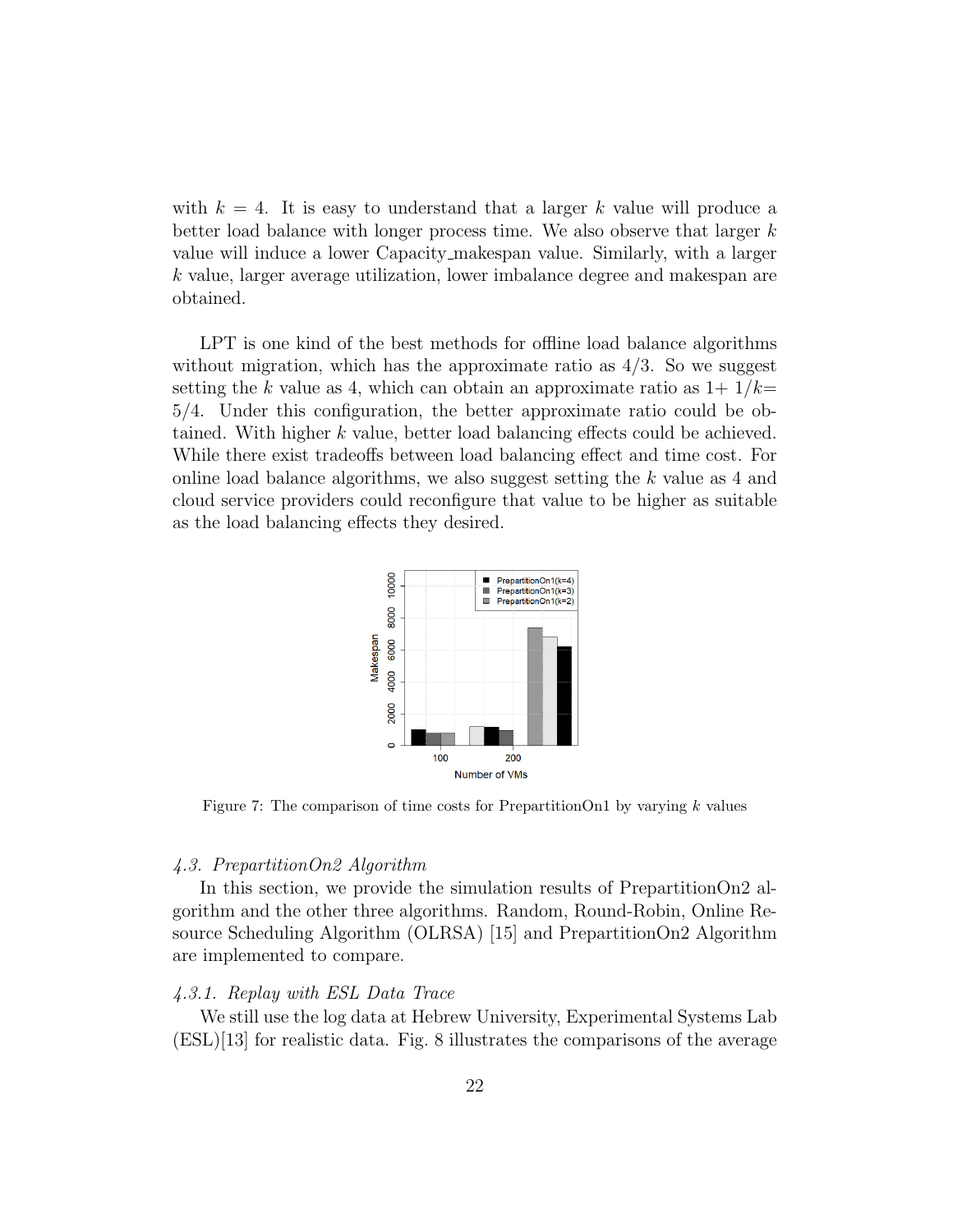

Figure 8: The online algorithms and Prepartition algorithm comparison of (a) average utilization; (b) imbalance degree; (c) makespan; (d) capacity makespan with normal distribution

utilization, imbalance degree, makespan, Capacity makespan. From these figures, we can notice that PrepartitionOn2 shows the highest average utilization, lowest imbalance degree, lowest makespan and lowest Capacity makespan.

In Fig. 9, we provide the consecutive imbalance degree comparison for four algorithms in online scheduling with 1000 VMs and 2000VMs respectively. In these two figures, the X-axis is for makespan and Y-axis is for imbalance degree. We can see that PrepartitionOn2 has the smallest makespan and smallest imbalance degree in most of the time during tests.

Table 3 shows the number of migrations with different algorithms during our testes. Since PrepartitionOff algorithm is offline, so the number is much smaller than the online algorithms. And the PrepartitionOn2 reduces the number of migrations than PrepartitionOn1.

| Algorithm       | Number of Migrations |          |  |  |  |  |  |
|-----------------|----------------------|----------|--|--|--|--|--|
|                 | $1000$ VMs           | 2000 VMs |  |  |  |  |  |
| PrepartitionOff | 64                   | 109      |  |  |  |  |  |
| PrepartitionOn1 | 159                  | 361      |  |  |  |  |  |
| PrepartitionOn2 | 115                  | 293      |  |  |  |  |  |

Table 3: Number of Migrations in different Algorithms

#### 5. Related work

A large number of literature has devoted to resource scheduling and load balancing algorithms in cloud computing, as introduced in several popular surveys. Xu et al. [25] had a survey for the state-of-art VM placement algorithms. Ghomi et al. [26] recently made a comprehensive survey on load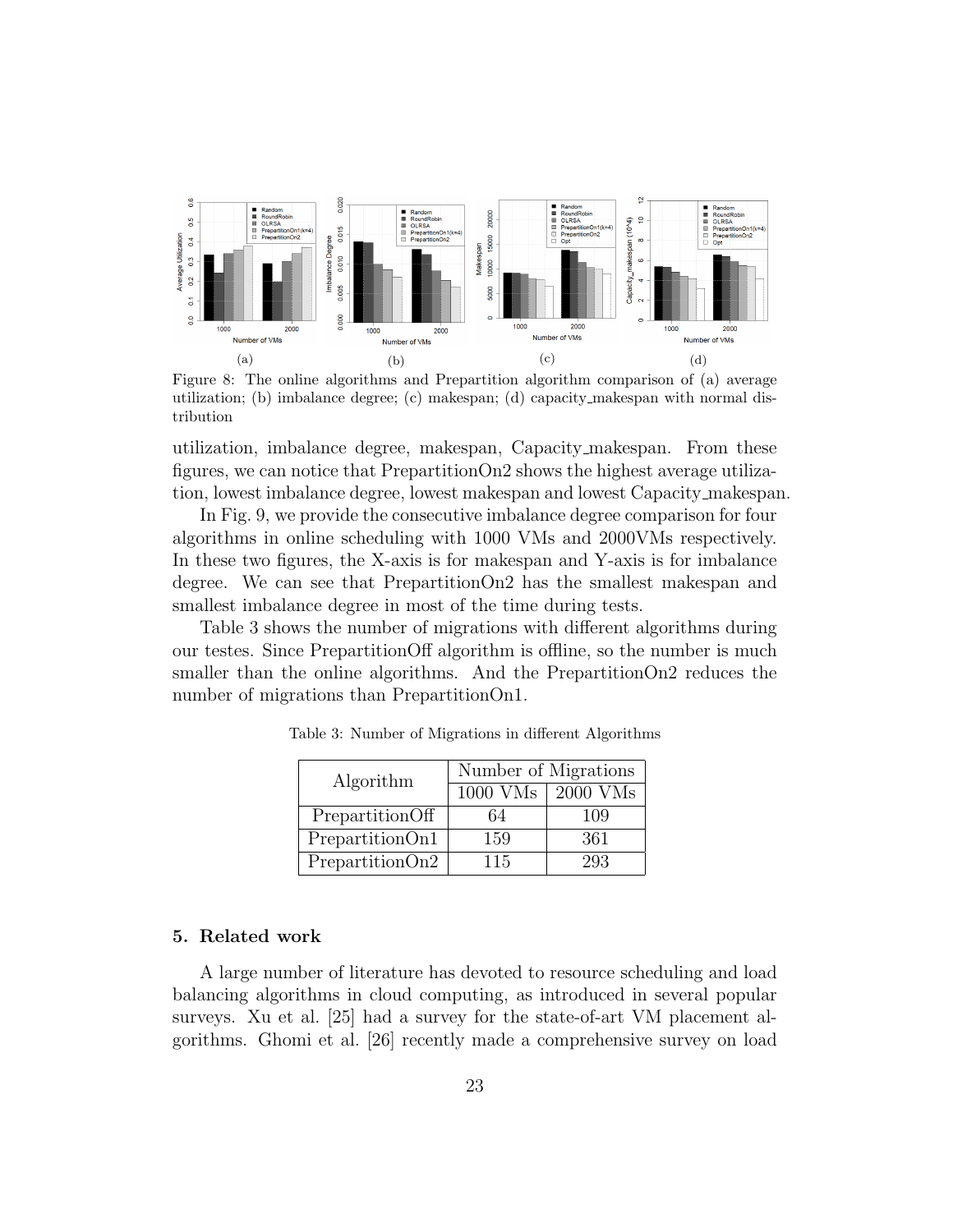

Figure 9: The consecutive imbalance degree under 1000 VMs among 5 different online algorithms, where x-axis is for time and y-axis for imbalance degrees (a) 1000 VMs; (b) 2000 VMs.

| Approach                  |        | Algorithm<br>Type | <b>VM</b><br>Type |             |        | Resource<br>Type | Theoretical<br>Analysis | Metrics     |                    |          |              |                   |                            |
|---------------------------|--------|-------------------|-------------------|-------------|--------|------------------|-------------------------|-------------|--------------------|----------|--------------|-------------------|----------------------------|
|                           | Online | Offline           | Heterogeneous     | Homogeneous | Single | Multiple         |                         | Utilization | Imblance<br>Degree | Makespan | Time<br>Cost | Capacity_makespan | <b>SLA</b><br>$violations$ |
| Song et al. [16]          |        |                   |                   |             |        |                  |                         |             |                    |          |              |                   |                            |
| Thiruvenkadam et al. [17] |        |                   |                   |             |        |                  |                         |             |                    |          |              |                   |                            |
| Wen et al. [18]           |        |                   |                   |             |        | √                |                         |             |                    |          |              |                   |                            |
| Cho et al. $[19]$         |        |                   |                   |             |        |                  |                         |             |                    |          |              |                   |                            |
| Tian et al. [20]          |        |                   |                   |             |        | ✓                |                         |             |                    |          |              |                   |                            |
| Chhabra et al. [21]       |        |                   |                   |             |        |                  |                         |             |                    |          |              |                   |                            |
| Bala et al. [22]          |        |                   |                   |             |        |                  |                         |             |                    |          |              |                   |                            |
| Ebadfard et al. [23]      |        |                   |                   |             |        | ↵                |                         |             |                    |          |              |                   |                            |
| Ray et al. [24]           |        |                   |                   |             |        |                  |                         |             |                    |          |              |                   |                            |
| Our Approach Prepartition |        |                   |                   |             |        |                  |                         |             |                    |          |              |                   |                            |

Table 4: The comparison of closely related work

balancing algorithms in cloud computing. Thakur et al. [27] introduced a taxonomic survey on load balancing in cloud. Noshy et al. [28] reviewed the latest optimization technology dedicated to developing live VM migration. They also emphasized the open research that needs further investigation to optimize the process for migrating virtual machines. Kumar et al. [29] conducted a survey to discuss the issues and challenges associated with existing load balancing techniques. In general, approaches for VM load balancing can be categorized into two categories: online and offline. The online ones assume that only the current requests and PMs status are known, while the offline ones assume all the information is known in advance.

Online approach for loading balancing: Song et al. [16] proposed a VM migration approach to dynamically balance VM loads for high-level application federations. Thiruvenkadam et al. [17] presented a hybrid genetic algorithm for scheduling and optimizing VMs, which aims to minimize the number of migrations when balancing VMs. Cho et al. [19] combined ant colony and particle swarm optimization to balance the loads in Cloud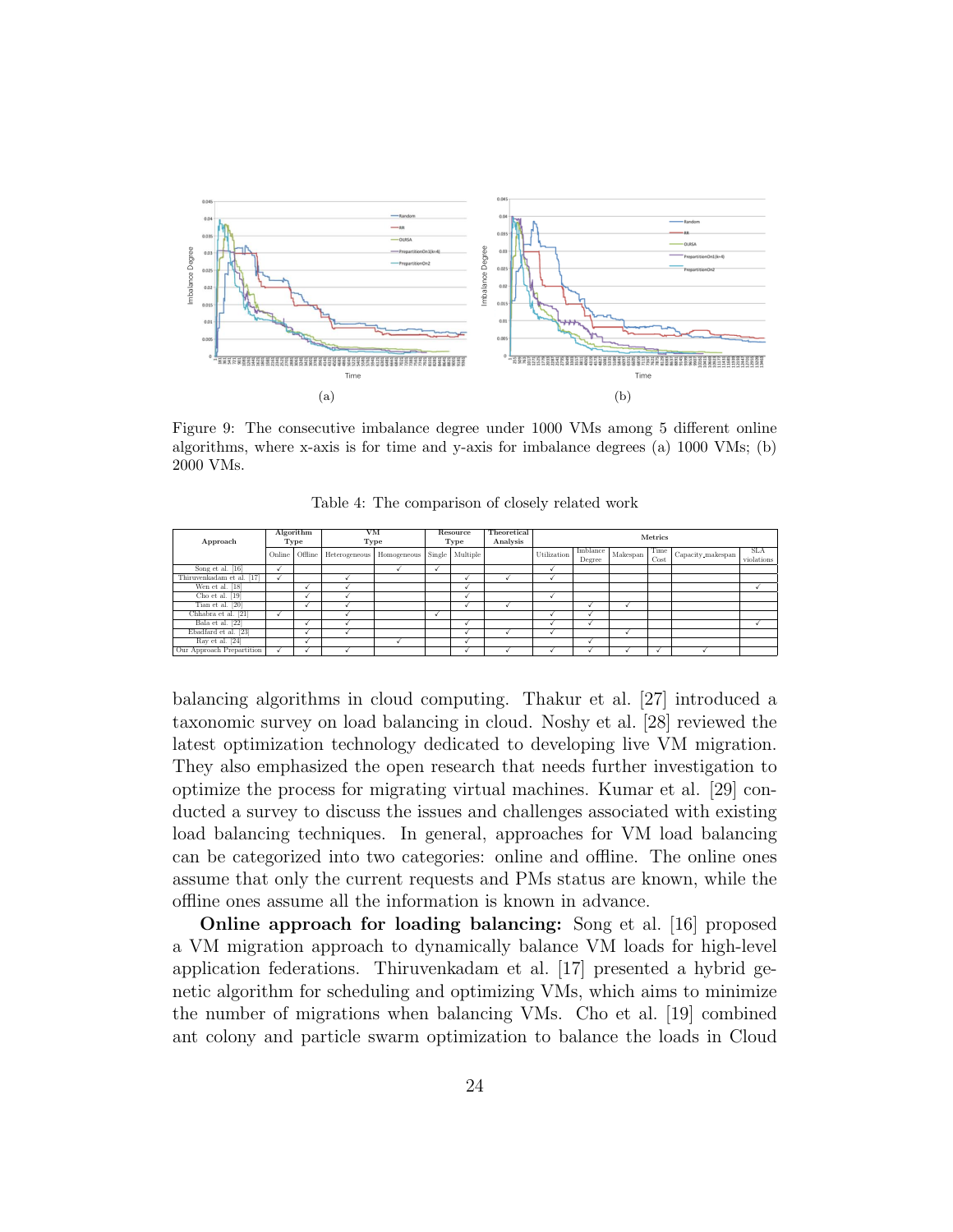computing, which aims to maximize the balance of resource utilization.

Offline approach for VM load balancing: Tian et al. [20] presented an algorithm for offline VM allocation within the reservation mode, in which the VM information are known before placement. Wen et al. [18] proposed a distributed VM load balancing strategy based on ant colony optimization, with the goals of utilizing resources in a balanced manager and minimizing the number of migrations. By estimating resource usage, Chhabra et al. [21] proposed an VM placement approach for loading balancing based on maximum likelihood estimation for parallel and distributed applications. Bala et al. [22] presented an approach to improving proactive load balancing by predicting multiple resource types in cloud. Ebadifard et al. [23] proposed a static task scheduling approach based on particle swarm optimization algorithm that the tasks are considered as non-preemptive and independent. Ray et al. [24] proposed a genetic algorithm based load balancing approach to distribute VM requests uniformly among the physical machines.

Different from all the above methods, 1) we investigated the reservation model that makespan and VM capacity are considered together for optimization rather than only considering the makespan or capacity separately. 2) Our approach can be applied to both online and offline scenarios rather than for single scenario. 3) We also performed theoretical analysis for the proposed approach, and 4) evaluated more performance metrics. A qualitative comparison between our method and others is listed in Table 4.

### 6. Conclusion and Future Work

We presented a novel load balancing paradigm for cloud administrators to balance the VM loads for PMs in data centers. Through preparation operations before allocation for VMs, better load balancing effects could be achieved compared to well-known load balancing algorithms. In this paper, to reflect the feature of capacity sharing and fixed interval constraint of VM scheduling in cloud data centers, we propose new offline and online load balancing algorithms. Theoretically, we prove that PrepartitionOff is a  $(1+\epsilon)$ -approximation where  $\epsilon = \frac{1}{k}$  $\frac{1}{k}$  and k is a positive integer. By increasing k it is possible to be very close to the optimal solution, i.e., through setting  $k$ , it is also possible to achieve predefined load balance goal as desired because PrepartitionOff is a  $(1+\frac{1}{k})$ -approximation, PrepartitionOn1 has competitive ratio  $(1 + \frac{1}{k} - \frac{1}{mk})$  and PrepartitionOn2 has competitive ratio  $(1+f)$  where f is a constant below 0.5. Both synthetic and trace driven simulations have val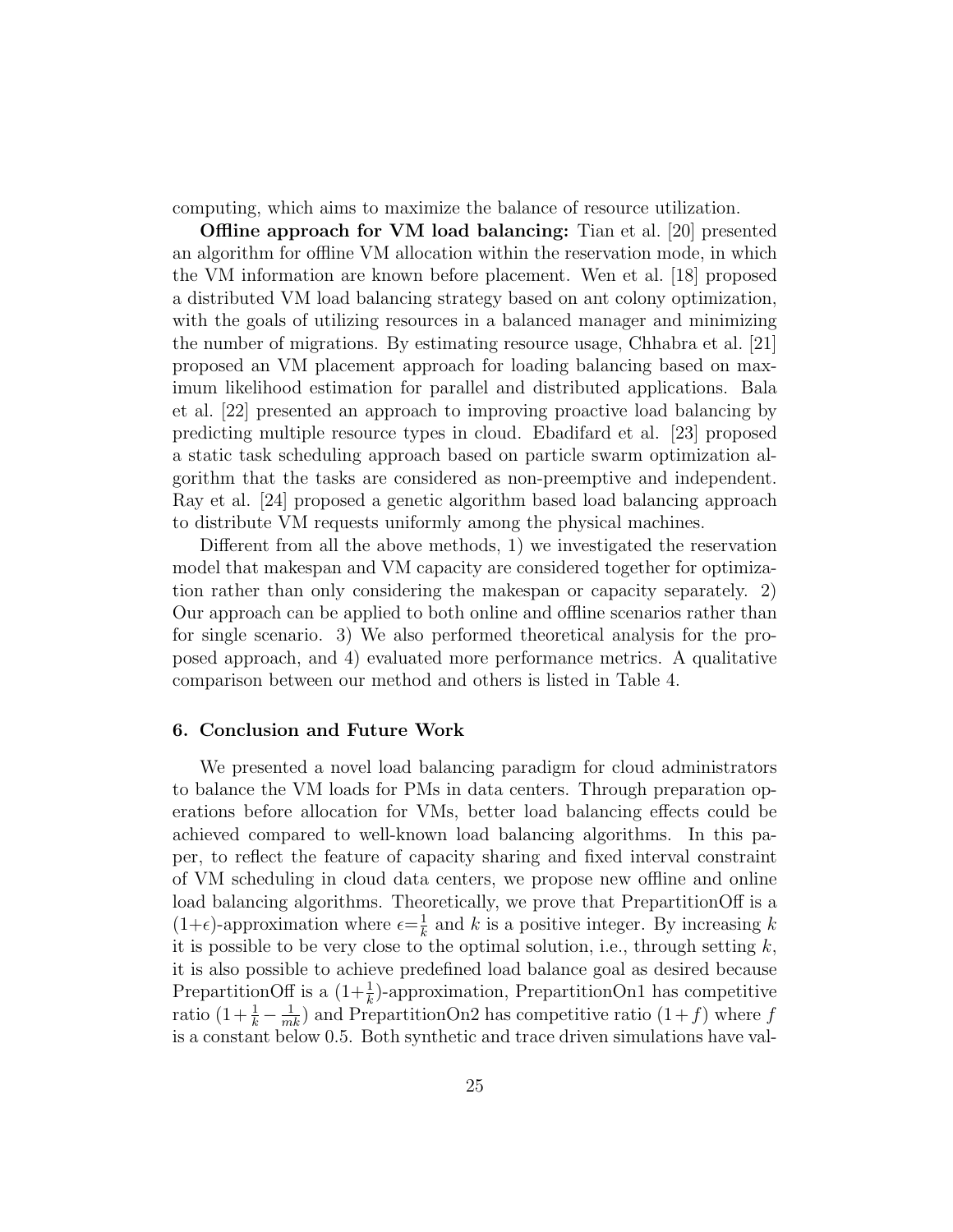idated theoretical observations and shown Prepartition algorithm has better performance than a few existing algorithms at average utilization, imbalance degree, makespan, and Capacity makespan both for offline and online algorithms. There are still a few research issues can be considered:

- Making a suitable choice between total partition numbers and load balance objective. Prepartition algorithm can achieve desired load balance objective by setting suitable  $k$  value. It may need a large number of partitions so that the number of migrations can be large depending on the characteristics of VM requests. For example in EC2 [7], the duration of VM reservations varies from a few hours to a few months, we can classify different types of VMs based on their durations (Capacity makespans) firstly, then applying Prepartition will not have a large partition number for each type. In practice, we need analyzing traffic patterns to make the number of partitions (pre-migrations) reasonable so that the total costs, including running time and the number migration can be reduced.
- Considering the heterogeneous configuration of PMs and VMs. We mainly consider that a VM requires a portion of total capacity from a PM. This is also applied in EC2 and Knauth et al. [8]. When this is not true, multi-dimensional resources such as CPU, memory and bandwidth etc. have to be considered together or separately in the load balance, see [30] and [31] for a detailed discussion about considering multi-dimensional resources.
- Considering precedence constraints among different VM requests. In reality, some VMs may be more important than others depending on applications running on them, we should extend current algorithm to consider this case.

# Acknowledgments

This research is sponsored by the National Natural Science Foundation of China (NSFC) (Grand Number:61672136, 61828202), Key-Area Research and Development Program of Guangdong Province (NO. 2020B010164003) and SIAT Innovation Program for Excellent Young Researchers.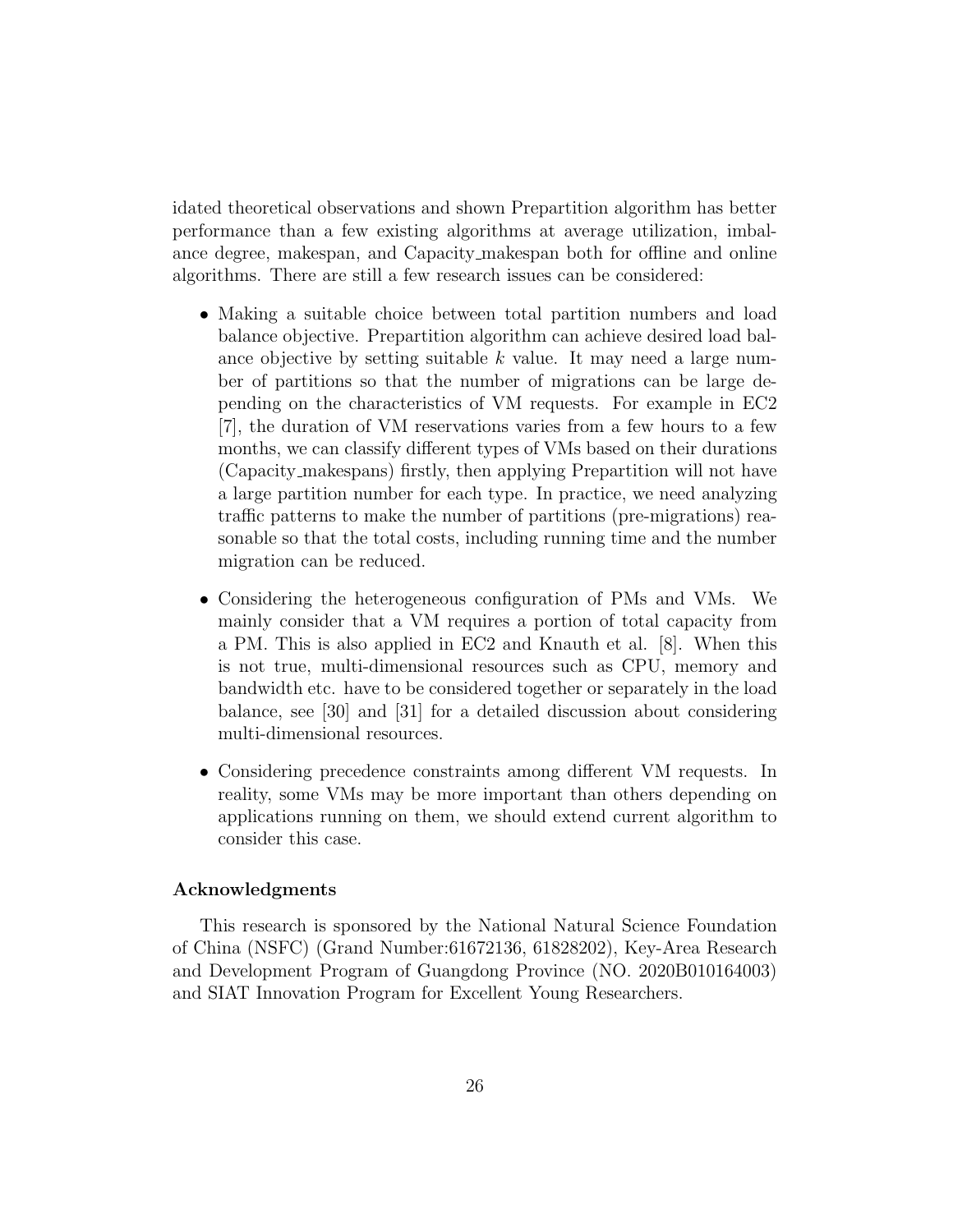## References

- [1] M. Xu, R. Buyya, Brownout approach for adaptive management of resources and applications in cloud computing systems: a taxonomy and future directions, ACM Computing Surveys (CSUR) 52 (2019) 1–27.
- [2] S. S. Gill, S. Tuli, A. N. Toosi, F. Cuadrado, P. Garraghan, R. Bahsoon, H. Lutfiyya, R. Sakellariou, O. Rana, S. Dustdar, R. Buyya, Thermosim: Deep learning based framework for modeling and simulation of thermalaware resource management for cloud computing environments, Journal of Systems and Software 166 (2020) 110596.
- [3] M. Xu, R. Buyya, Brownoutcon: A software system based on brownout and containers for energy-efficient cloud computing, Journal of Systems and Software 155 (2019) 91 – 103.
- [4] J. Zhang, F. R. Yu, S. Wang, T. Huang, Z. Liu, Y. Liu, Load balancing in data center networks: A survey, IEEE Communications Surveys & Tutorials 20 (2018) 2324–2352.
- [5] M. Rahman, S. Iqbal, J. Gao, Load balancer as a service in cloud computing, in: 2014 IEEE 8th International Symposium on Service Oriented System Engineering, IEEE, 2014, pp. 204–211.
- [6] E. T. J. Kleinberg, Algorithm Design, 2005.
- [7] Amazon, Amazon elastic compute cloud, 2013. URL: http://aws.amazon.com/ec2/.
- [8] T. Knauth, C. Fetzer, Energy-aware scheduling for infrastructure clouds, in: 4th IEEE International Conference on Cloud Computing Technology and Science Proceedings, IEEE, 2012, pp. 58–65.
- [9] R. L. Graham, Bounds on multiprocessing timing anomalies, SIAM journal on Applied Mathematics 17 (1969) 416–429.
- [10] H. Shen, L. Chen, Distributed autonomous virtual resource management in datacenters using finite-markov decision process, IEEE/ACM Transactions on Networking 25 (2017) 3836–3849.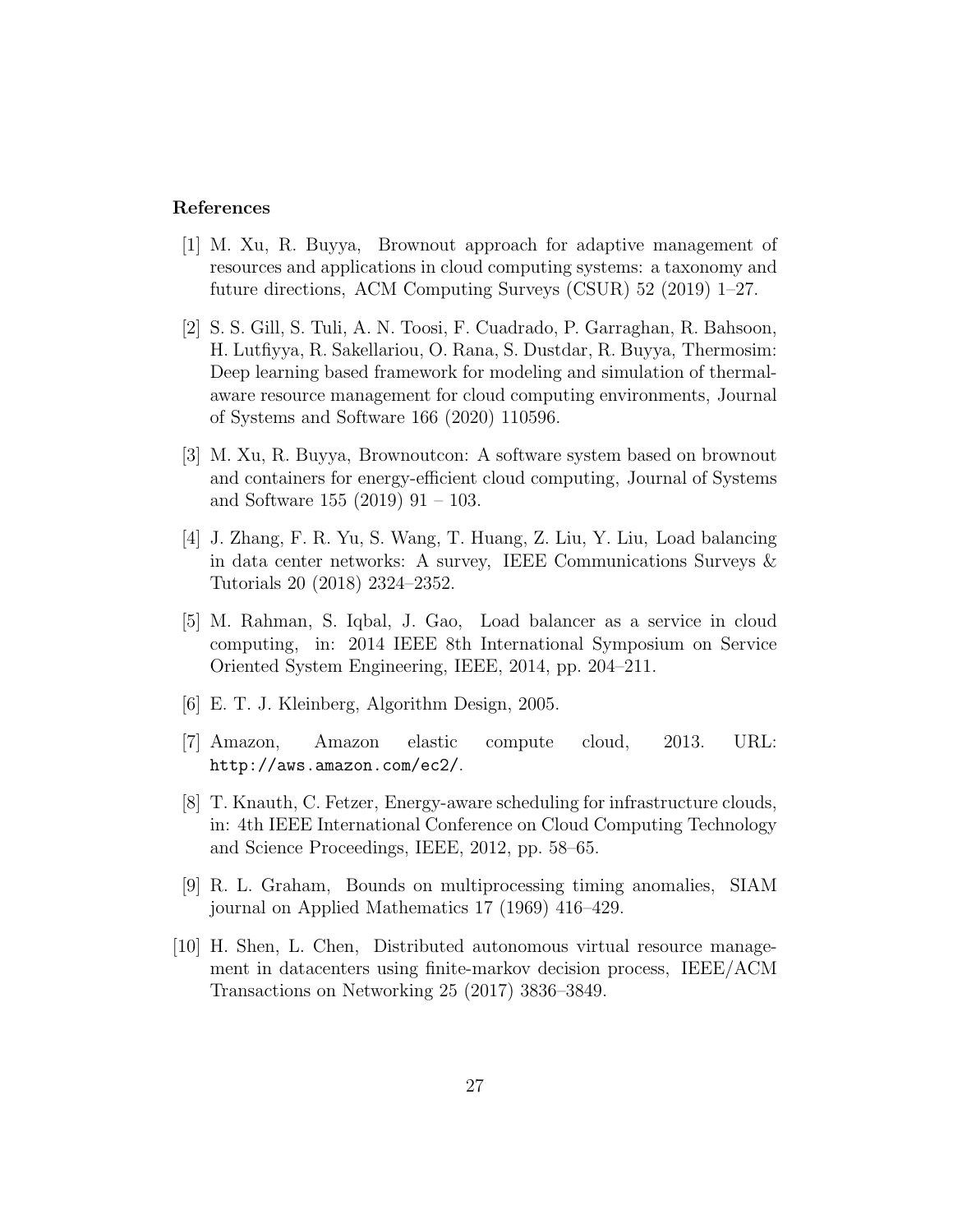- [11] W. Tian, Y. Zhao, Y. Zhong, M. Xu, C. Jing, A dynamic and integrated load-balancing scheduling algorithm for cloud datacenters, in: 2011 IEEE International Conference on Cloud Computing and Intelligence Systems, IEEE, 2011, pp. 311–315.
- [12] W. Tian, Y. Zhao, M. Xu, Y. Zhong, X. Sun, A toolkit for modeling and simulation of real-time virtual machine allocation in a cloud data center, IEEE Transactions on Automation Science and Engineering 12 (2013) 153–161.
- [13] H. University, 2013. URL: www.cs.huji.ac.il/labs/parallel/workload.
- [14] A. Gulati, G. Shanmuganathan, A. M. Holler, I. Ahmad, Cloud scale resource management: Challenges and techniques., HotCloud 11 (2011) 3–3.
- [15] M. Xu, W. Tian, An online load balancing scheduling algorithm for cloud data centers considering real-time multi-dimensional resource, in: 2012 IEEE 2nd International Conference on Cloud Computing and Intelligence Systems, volume 1, IEEE, 2012, pp. 264–268.
- [16] X. Song, Y. Ma, D. Teng, A load balancing scheme using federate migration based on virtual machines for cloud simulations, Mathematical Problems in Engineering 2015 (2015).
- [17] T. Thiruvenkadam, P. Kamalakkannan, Energy efficient multi dimensional host load aware algorithm for virtual machine placement and optimization in cloud environment, Indian journal of science and technology 8 (2015) 1–11.
- [18] W.-T. Wen, C.-D. Wang, D.-S. Wu, Y.-Y. Xie, An aco-based scheduling strategy on load balancing in cloud computing environment, in: 2015 Ninth International Conference on Frontier of Computer Science and Technology, IEEE, 2015, pp. 364–369.
- [19] K.-M. Cho, P.-W. Tsai, C.-W. Tsai, C.-S. Yang, A hybrid meta-heuristic algorithm for vm scheduling with load balancing in cloud computing, Neural Computing and Applications 26 (2015) 1297–1309.
- [20] W. Tian, M. Xu, Y. Chen, Y. Zhao, Prepartition: A new paradigm for the load balance of virtual machine reservations in data centers, in: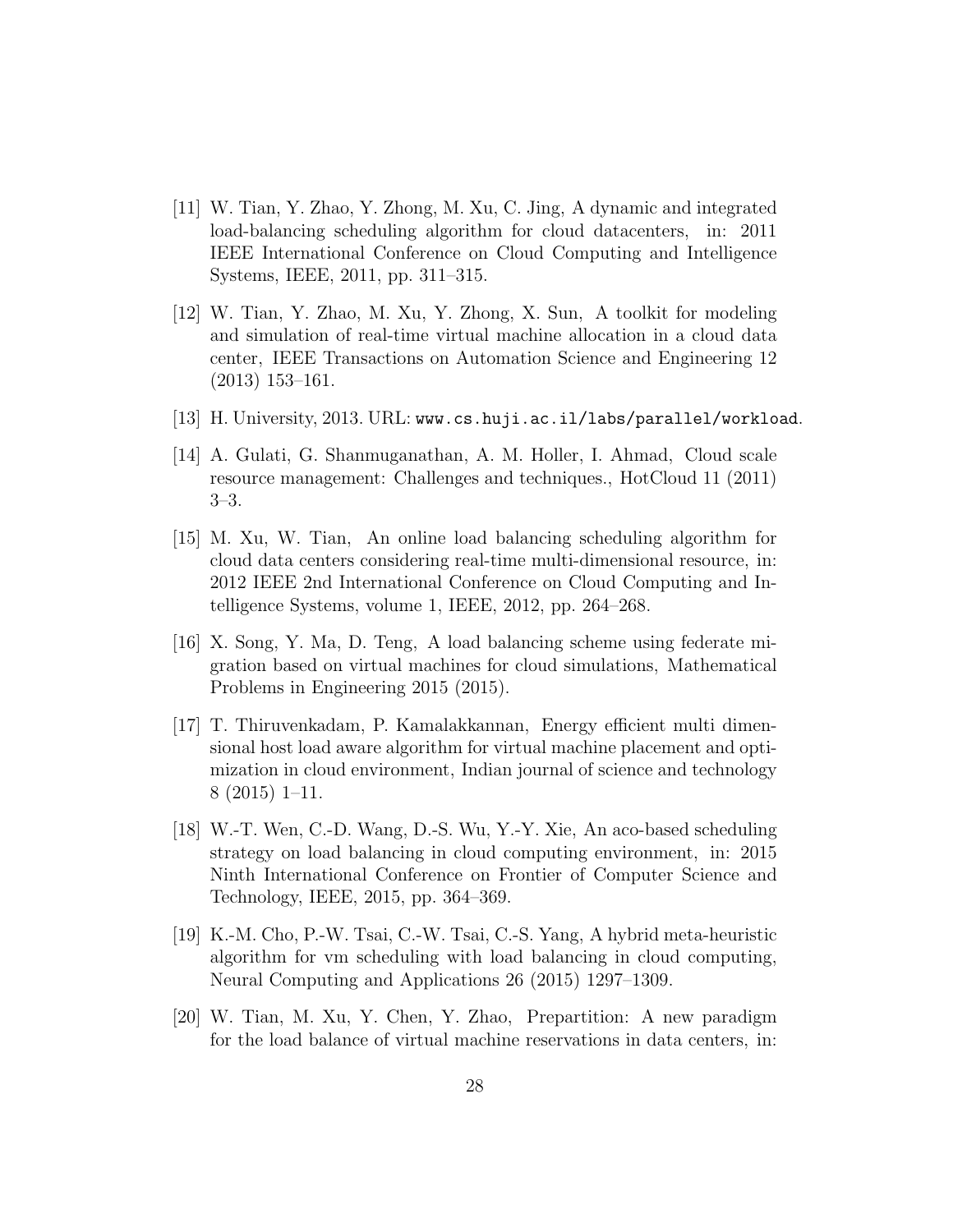2014 IEEE International Conference on Communications (ICC), IEEE, 2014, pp. 4017–4022.

- [21] S. Chhabra, A. K. Singh, Optimal vm placement model for load balancing in cloud data centers, in: 2019 7th International Conference on Smart Computing & Communications (ICSCC), IEEE, 2019, pp. 1–5.
- [22] A. Bala, I. Chana, Prediction-based proactive load balancing approach through vm migration, Engineering with Computers 32 (2016) 581–592.
- [23] F. Ebadifard, S. M. Babamir, A pso-based task scheduling algorithm improved using a load-balancing technique for the cloud computing environment, Concurrency and Computation: Practice and Experience 30 (2018) e4368.
- [24] K. Ray, S. Bose, N. Mukherjee, A load balancing approach to resource provisioning in cloud infrastructure with a grouping genetic algorithm, in: 2018 International Conference on Current Trends towards Converging Technologies (ICCTCT), 2018, pp. 1–6.
- [25] M. Xu, W. Tian, R. Buyya, A survey on load balancing algorithms for virtual machines placement in cloud computing, Concurrency and Computation: Practice and Experience 29 (2017) e4123.
- [26] E. J. Ghomi, A. M. Rahmani, N. N. Qader, Load-balancing algorithms in cloud computing: A survey, Journal of Network and Computer Applications 88 (2017) 50–71.
- [27] A. Thakur, M. S. Goraya, A taxonomic survey on load balancing in cloud, Journal of Network and Computer Applications 98 (2017) 43–57.
- [28] M. Noshy, A. Ibrahim, H. A. Ali, Optimization of live virtual machine migration in cloud computing: A survey and future directions, Journal of Network and Computer Applications 110 (2018) 1–10.
- [29] P. Kumar, R. Kumar, Issues and challenges of load balancing techniques in cloud computing: A survey, ACM Comput. Surv. 51 (2019). URL: https://doi.org/10.1145/3281010. doi:10.1145/3281010.
- [30] A. Singh, M. Korupolu, D. Mohapatra, Server-storage virtualization: integration and load balancing in data centers, in: SC'08: Proceedings